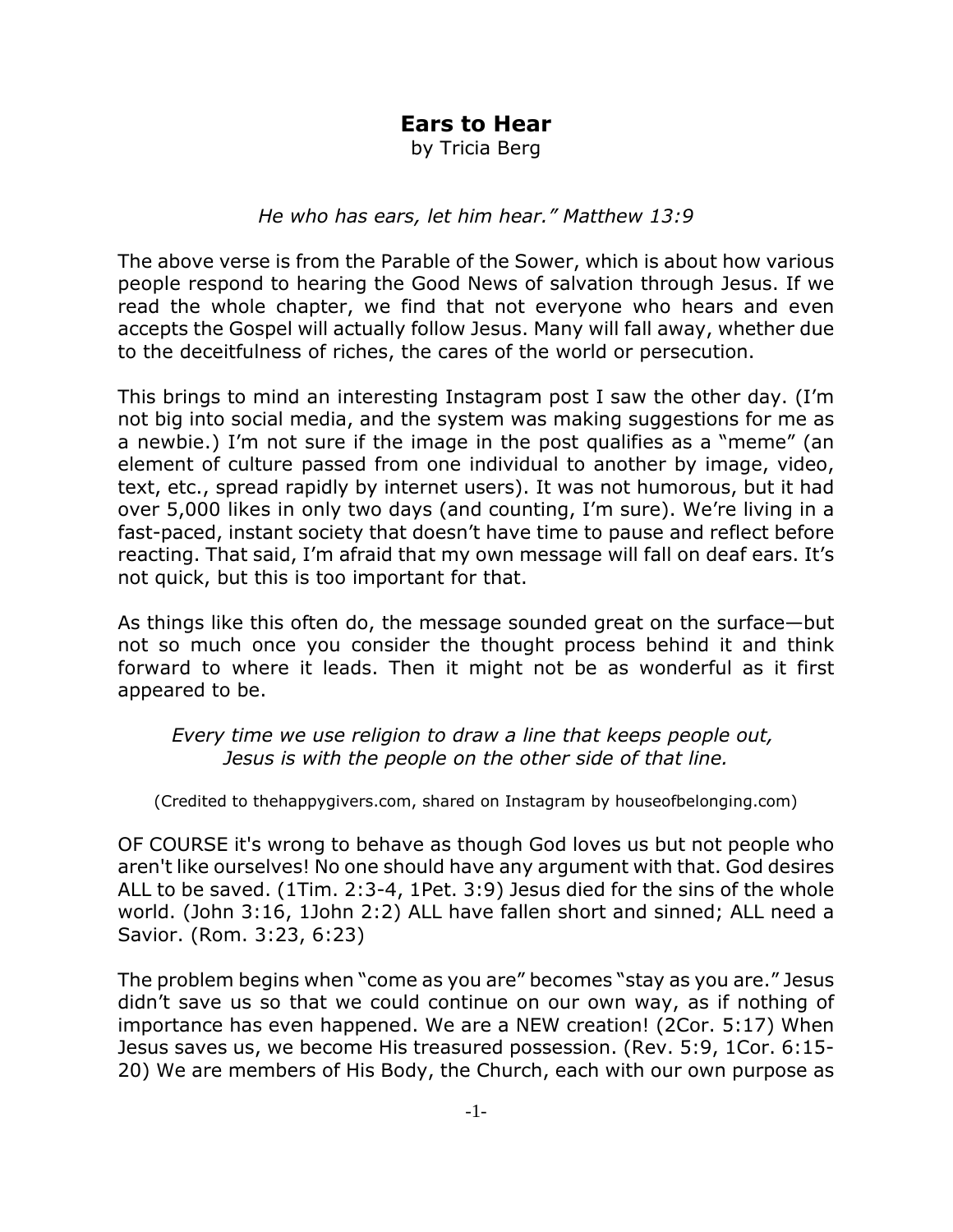determined by Him. (Eph. 4:1-5:33, Rom. 12:1-21, 1Cor. 12:4-27) He equips us to do good works that He planned for us in advance. (Remember, our God—Father, Son and Spirit—is ONE.) His Spirit within us empowers us to desire to know and do His will. (Phil. 2:12-16, 1John 3:24, 1John 4:13, 1Cor. 3:16)

*For the grace of God has appeared, bringing salvation for all people, training us to renounce ungodliness and worldly passions, and to live self-controlled, upright, and godly lives in the present age, waiting for our blessed hope, the appearing of the glory of our great God and Savior Jesus Christ, who gave himself for us to redeem us from all lawlessness and to purify for himself a people for his own possession who are zealous for good works. Declare these things; exhort and rebuke with all authority. Let no one disregard you. Titus 2:11-15*

*For we ourselves were once foolish, disobedient, led astray, slaves to various passions and pleasures, passing our days in malice and envy, hated by others and hating one another. But when the goodness and loving kindness of God our Savior appeared, he saved us, not because of works done by us in righteousness, but according to his own mercy, by the washing of regeneration and renewal of the Holy Spirit, whom he poured out on us richly through Jesus Christ our Savior, so that being justified by his grace we might become heirs according to the hope of eternal life. The saying is trustworthy, and I want you to insist on these things, so that those who have believed in God may be careful to devote themselves to good works. These things are excellent and profitable for people. Titus 3:3-8*

*And you were dead in the trespasses and sins in which you once walked, following the course of this world, following the prince of the power of the air, the spirit that is now at work in the sons of disobedience—among whom we all once lived in the passions of our flesh, carrying out the desires of the body and the mind, and were by nature children of wrath, like the rest of mankind. But God, being rich in mercy, because of the great love with which he loved us, even when we were dead in our trespasses, made us alive together with Christ—by grace you have been saved—and raised us up with him and seated us with him in the heavenly places in Christ Jesus, so that in the coming ages he might show the immeasurable riches of his grace in kindness toward us in Christ Jesus. For by grace you have been saved through faith. And this is not your own doing; it is the gift of God, not a result of works, so that no one may boast. For we are his workmanship, created in Christ Jesus for good works, which God prepared beforehand, that we should walk in them. Ephesians 2:1-10*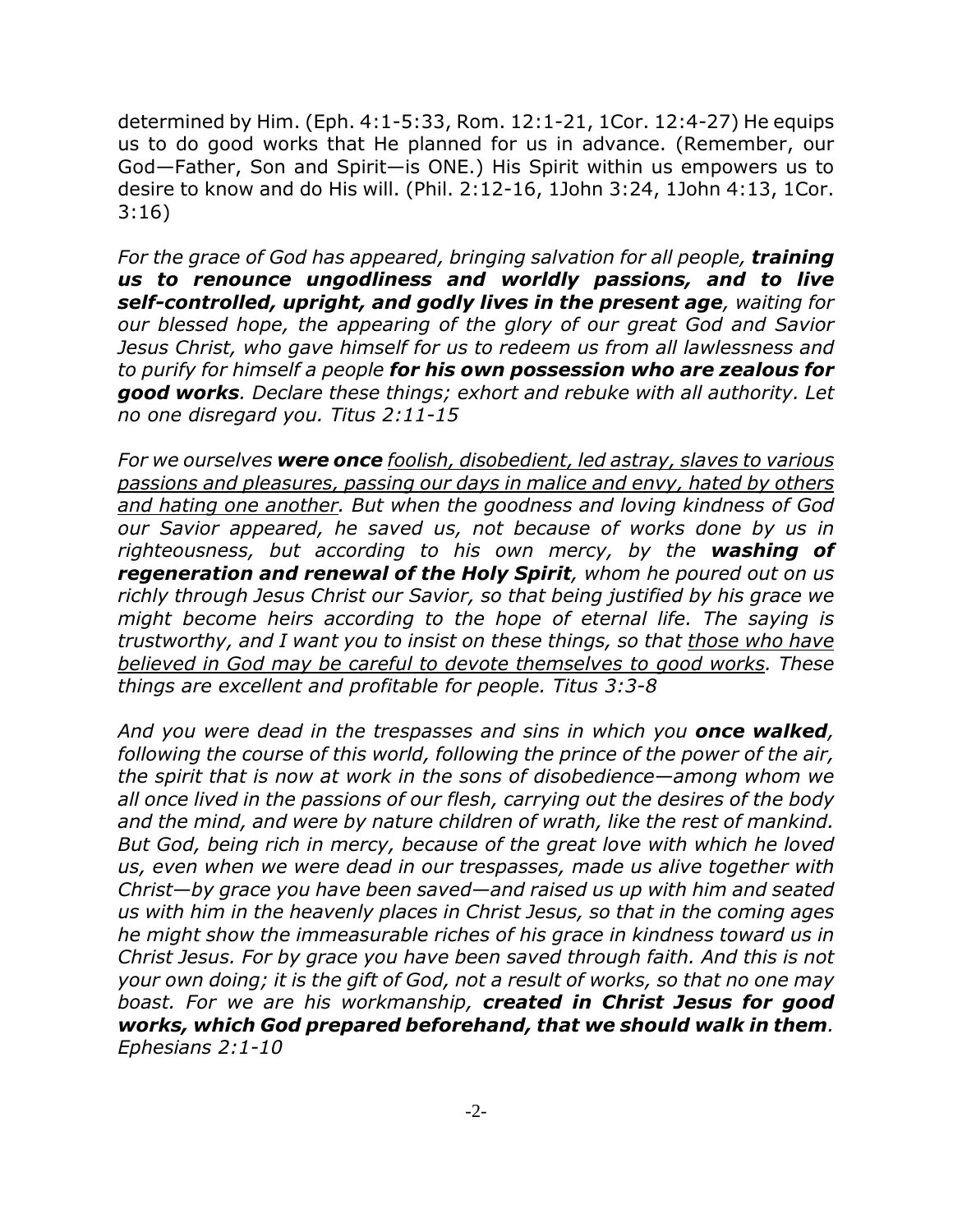What many "accepting of all" Christians seem to be saying with their message isn't just that we shouldn't discriminate as to who is invited to partake of the table of the Lord, but that we should allow people to remain in their sins. "Don't judge," but Jesus said rebuke your brother (and if he refuses to repent, then disown him!), remove the log in your eye FIRST, judge with RIGHT judgment. (Matt. 18:15-17, Matt. 7:1-5, John 7:24) Jesus NEVER gave people permission to continue sinning against God or one another purposefully! The "golden rule" is NOT "you look the other way for me when I sin, and I will do the same for you." (Matt. 7:12, Rom. 1:32)

EVERYONE is invited to be CLEANSED and set free from not only the penalty for their sins, but ALSO, by the power of the Holy Spirit, from their inability to resist the temptation to sin. (1Cor. 10:13, Rom. 6) We CAN'T claim to have been set free from sin if we are STILL living in sin! Common sense tells us that would be a LIE. We're to serve the One we love most, starting the day we're saved and then FOREVER. (Matt. 22:37-40, Mark 12:28-34, Luke 10:25-28) Love God first, then your neighbor as yourself. Putting the second most important commandment in front of the first doesn't work. The people will still perish even though their physical needs are met, because they haven't come to a true knowledge of Christ. (2Cor. 10:4-6, Eph. 4:13, Titus 1:1, 2Pet. 1:8, 2Pet. 2:20, 2Pet. 3:18, Eph. 4:17-24, Mark 8:36)

*What shall we say then? Are we to continue in sin that grace may abound? By no means! How can we who died to sin still live in it? Romans 6:1-2*

*Let not sin therefore reign in your mortal body, to make you obey its passions. Do not present your members to sin as instruments for unrighteousness, but present yourselves to God as those who have been brought from death to life, and your members to God as instruments for righteousness. Romans 6:12-13*

*Jesus answered them, "Truly, truly, I say to you, everyone who practices sin is a slave to sin." John 8:34*

*Everyone who makes a practice of sinning also practices lawlessness; sin is lawlessness. You know that he appeared in order to take away sins, and in him there is no sin. No one who abides in him keeps on sinning; no one who keeps on sinning has either seen him or known him. Little children, let no one deceive you. Whoever practices righteousness is righteous, as he is righteous. 1 John 3:4-7*

It's politically and culturally "correct" these days to give some sins a free pass (including many sexual sins, and often pride, for example). They say the times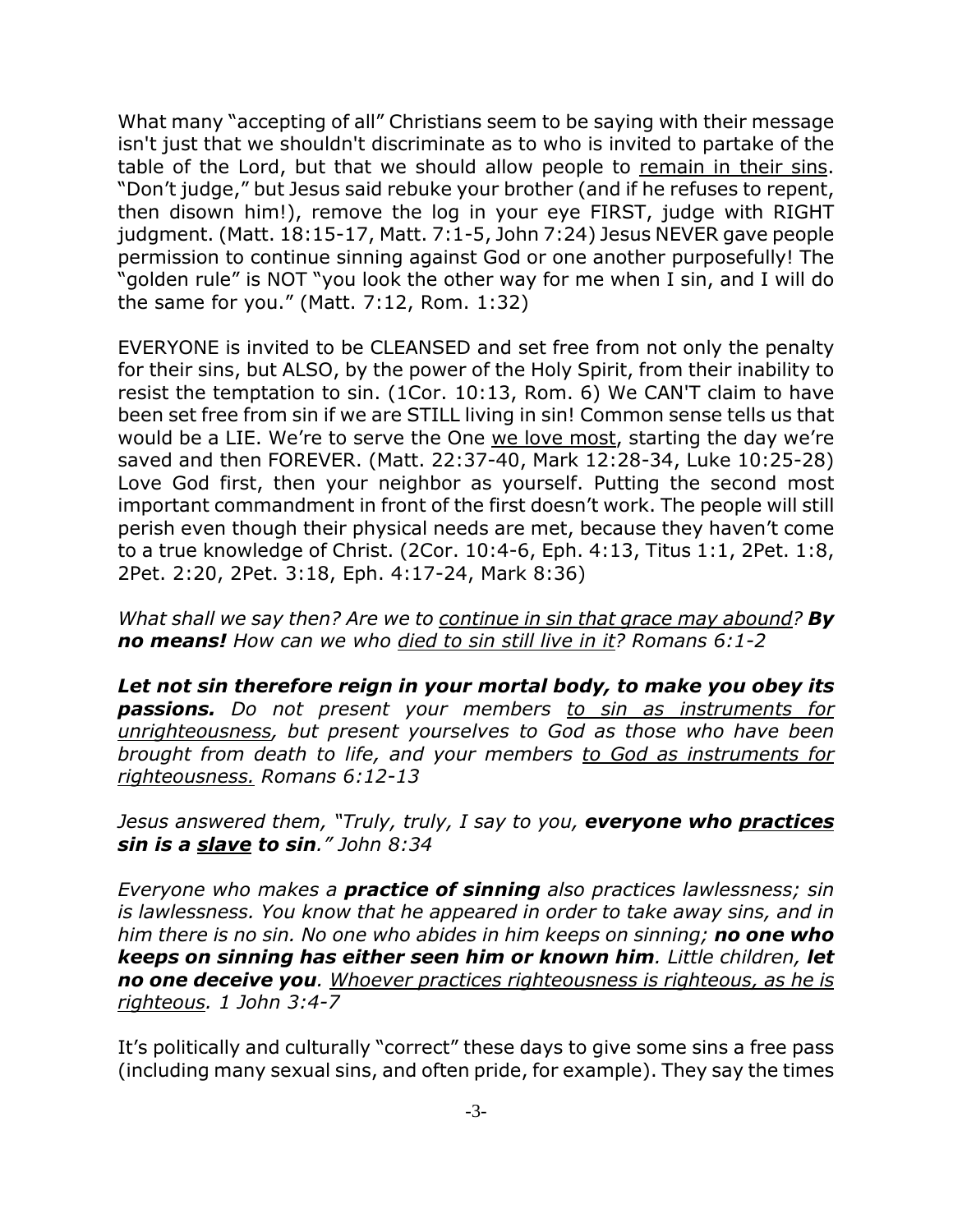have changed—but God doesn't change. We couldn't trust Him if He did, could we? (Heb. 13:8, Mal. 3:6) We are not to judge one another in matters of freedom, including our personal efforts to serve and glorify the Lord using the various gifts He has given us. (Rom. 14) However, we are meant to keep the Body healthy, and that involves repentance from sin so that the disease of it will not spread throughout the Body in the same way that yeast works its way through dough. (1Cor. 5:1-13) If someone refuses to repent, particularly of sexual immorality, they are to be out of fellowship with the Body—with the goal of helping them to realize their error and remedy it, restoring fellowship. (2Cor. 13:10-14, 2Cor. 2:4-9) Sexual immorality is actually singled out as a more grievous sin, despite the popular opinion of believers that "all sins are the same." (1Cor. 6:18)

Once we are saved, we are to behave like it, keeping the leaven out of the pure lump of dough that is Jesus' body. (Rom. 11:16) So no, Jesus is NOT siding WITH people who want to live in their sins and corrupt His pure, spotless Bride. The admonitions to walk in a manner worthy of the Lord are for US—who else would they be for? The references to the sins people commit are in PAST TENSE for believers. (Rom. 6:20-23, Rom. 7:5, 1Pet. 4:1-5, Eph. 4:17-24, Rom. 6:1-23, Heb. 10:26-29, Titus 2:11-15, Titus 3:3-8, Eph. 2:1-3) Walking in love does NOT mean accepting intentional sins of believers. Walking in the truth does NOT mean redefining "love" to be tolerance of evil. Truth and love are not at odds with each other.

Whether people "have ears to hear" it or not, Jesus DID say that some will NOT be allowed into the kingdom. Everyone is invited, but they must accept the invitation on the terms of the One extending it. (Matt. 22:8-14, Jam. 1:27) Refusing to put on the pure white "wedding garment" of Jesus' righteousness (which ONLY He can provide for us when we come to faith in Him as our Lord and Savior - John 14:6, Gal. 5:24, Rom. 10:8-10), taking it off or soiling it purposely is not the way to enter the kingdom. (2Cor. 5:2-5, Rev. 16:15) The way is NARROW and HARD. (Matt. 7:13-27, Luke 13:23-30, Jude 1:17-23, Rom. 13:11-14, 2Tim. 2:19-26, Gal. 6:7-9)

*And he said to me, "It is done! I am the Alpha and the Omega, the beginning and the end. To the thirsty I will give from the spring of the water of life without payment. The one who conquers will have this heritage, and I will be his God and he will be my son. But as for the cowardly, the faithless, the detestable, as for murderers, the sexually immoral, sorcerers, idolaters, and all liars, their portion will be in the lake that burns with fire and sulfur, which is the second death." Revelation 21:6-8*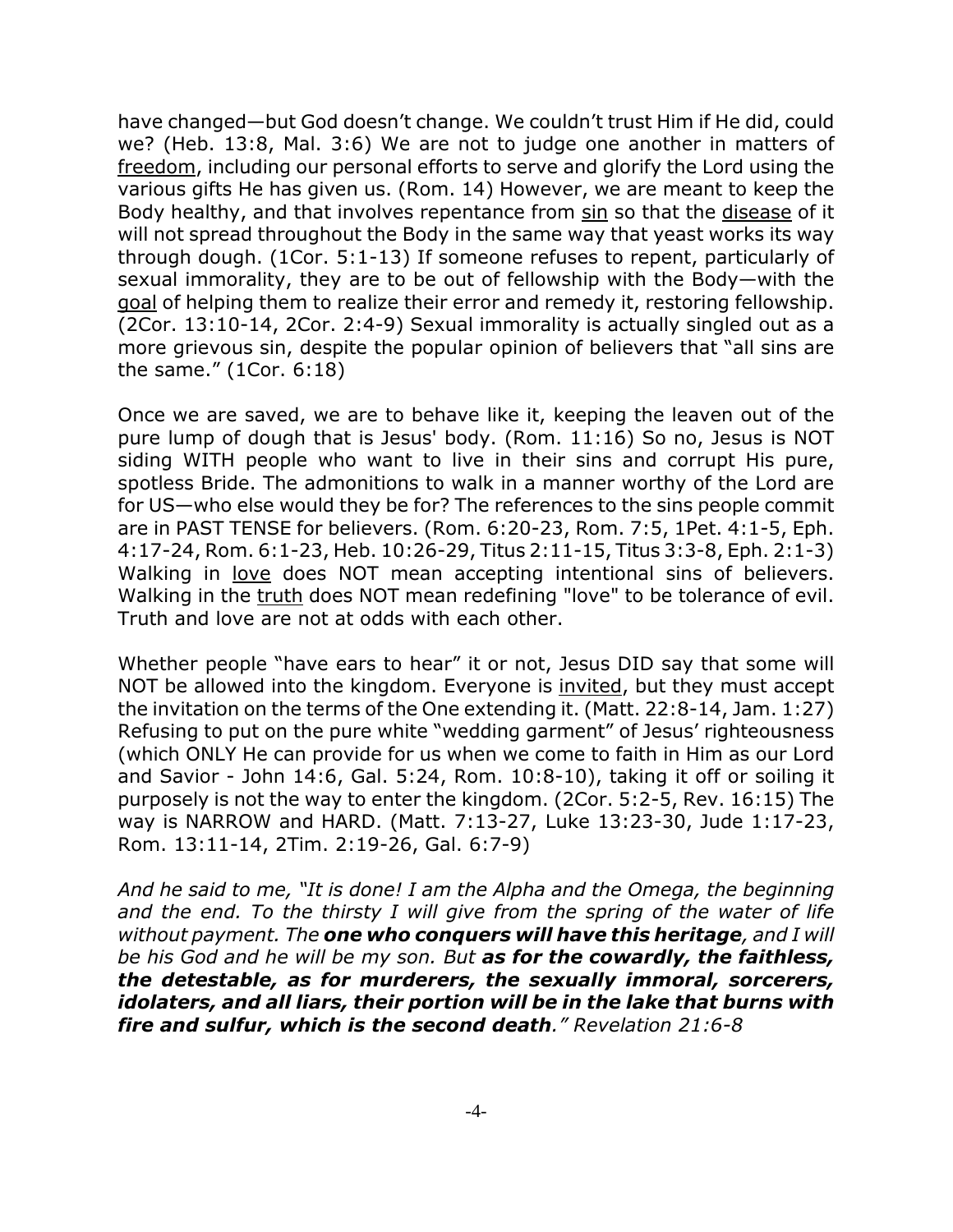*"Behold, I am coming soon, bringing my recompense with me, to repay each one for what he has done. I am the Alpha and the Omega, the first and the last, the beginning and the end." Blessed are those who wash their robes, so that they may have the right to the tree of life and that they may enter the city by the gates. Outside are the dogs and sorcerers and the sexually immoral and murderers and idolaters, and everyone who loves and practices falsehood. "I, Jesus, have sent my angel to testify to you about these things for the churches. I am the root and the descendant of David, the bright morning star." Revelation 22:12-16*

Everyone who enters the Kingdom must be born again of the Spirit. No false confession of faith, being baptized in water, or taking the Lord's Supper will regenerate a person. (John 6:63, Rom. 14:17) Some of the Pharisees were baptized, but John the Baptist criticized them for it. (Matt. 3:7-10) They viewed it as just another ritual to save themselves by works. (Rom. 9:30-33) Their hearts were not circumcised over their sin. (Jer. 4:3-4, Luke 8:14, Jam. 4:8-10) They rejected Jesus, the ONLY one who could wash away their sins. (John 8:24)

ONLY true faith from the heart saves, and there will be EVIDENCE of it because of the presence of the indwelling Spirit. We can't physically SEE the Spirit, but like the wind, we can see the EFFECTS of His residence in a person. (John 3:3-8, Jam. 2:14-26) Those effects include repentance of sin and desire to please God instead of self. (1Pet. 4:1-5) This does NOT include living in the same sins that Jesus suffered and died to save us from.

*But I say, walk by the Spirit, and you will not gratify the desires of the flesh. For the desires of the flesh are against the Spirit, and the desires of the Spirit are against the flesh, for these are opposed to each other, to keep you from doing the things you want to do. But if you are led by the Spirit, you are not under the law. Now the works of the flesh are evident: sexual immorality, impurity, sensuality, idolatry, sorcery, enmity, strife, jealousy, fits of anger, rivalries, dissensions, divisions, envy, drunkenness, orgies, and things like these. I warn you, as I warned you before, that those who do such things will not inherit the kingdom of God. But the fruit of the Spirit is love, joy, peace, patience, kindness, goodness, faithfulness, gentleness, self-control; against such things there is no law. And those who belong to Christ Jesus have crucified the flesh with its passions and desires. If we live by the Spirit, let us also keep in step with the Spirit. Galatians 5:16-25*

We are called OUT of the world, to be a LIGHT to a dark, lost, forsaken world (John 15:18-19, 2Cor. 6:14-18, Matt. 5:14-16, Phil. 2:14-16)—not to reassure people that God loves them despite their willful refusal to repent of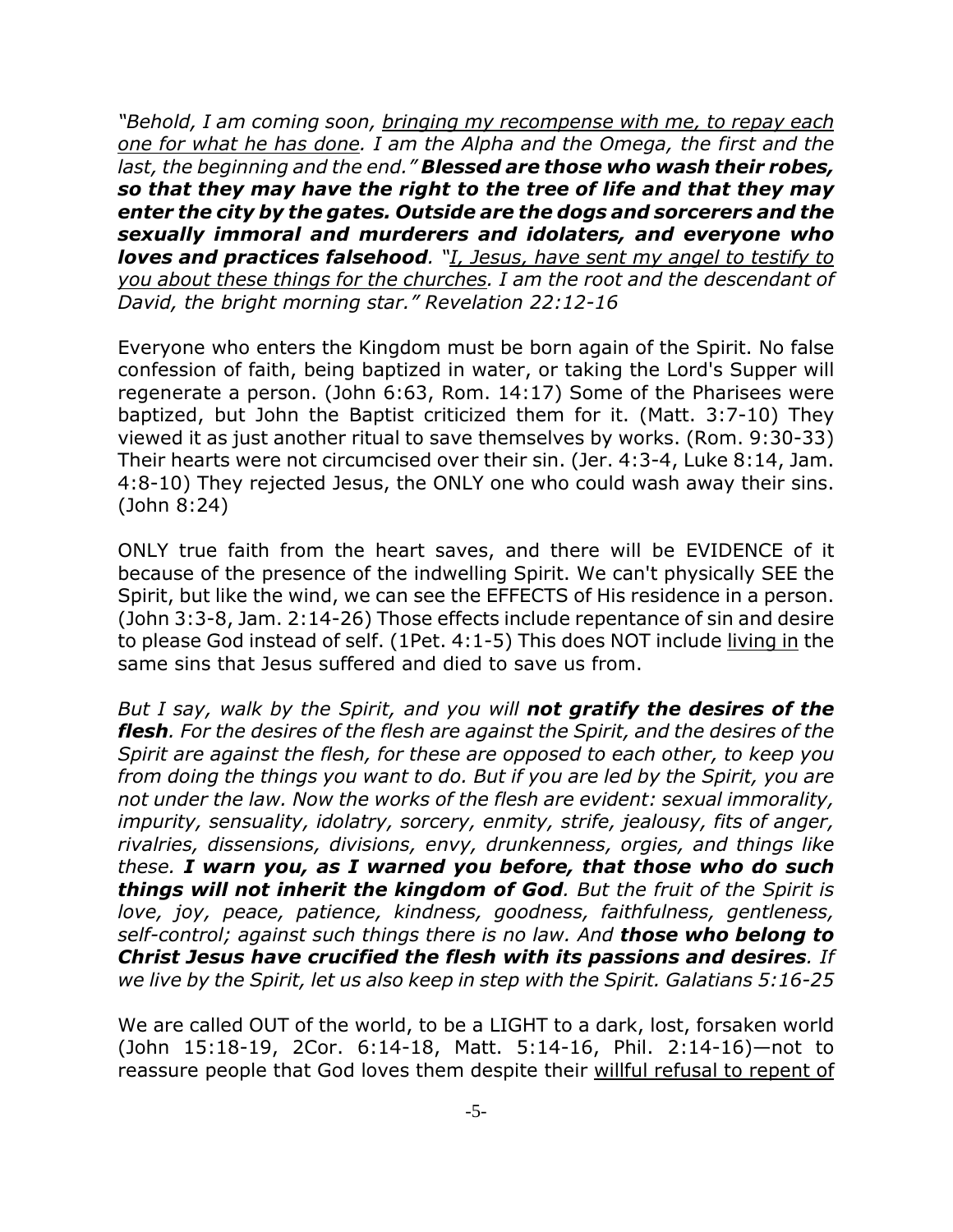their sins! The first sin we must repent of is unbelief—when we do that, we receive forgiveness for ALL of our previous sins as well. At that point, we are empowered by the Spirit to "fight the good fight" and "run the good race". (Mark 16:16, John 3:18, 1Cor. 9:24-27, Heb. 12:1-4, Eph. 6:10-20) There is still maturing to do, but we make a new start, which involves TURNING from the sins we lived in up until then and FOLLOWING Jesus instead. The more we learn of our Lord, the more useful to Him we will be.

The fact is that Jesus said the ones who LOVE Him will OBEY Him by keeping His commands (plural). It is not only "believe," but as I said, that is the FIRST step—no one can keep His words unless they believe. He summarized His commands into TWO, as stated previously. (Matt. 22:37-40, Mark 12:28-34, Luke 10:25-28) Those who have TRUE faith in their hearts will OBEY, and THEY are the ones in whom the Spirit will make His home. (John 14:15-24) He also said to count the cost of being His disciple, because it costs ALL we have. If we refuse to take up our cross and follow Him, or we turn back, then we're not worthy of Him or the Kingdom. (Luke 14:25-30, Matt. 19:16-30, Luke 12:31-48, Luke 9:57-62, Acts 14:22)

*"So therefore, any one of you who does not renounce all that he has cannot be my disciple. Salt is good, but if salt has lost its taste, how shall its saltiness be restored? It is of no use either for the soil or for the manure pile. It is thrown away. He who has ears to hear, let him hear." Luke 14:33-35*

*"You are the salt of the earth, but if salt has lost its taste, how shall its saltiness be restored? It is no longer good for anything except to be thrown out and trampled under people's feet. You are the light of the world. A city set on a hill cannot be hidden. Nor do people light a lamp and put it under a basket, but on a stand, and it gives light to all in the house. In the same way, let your light shine before others, so that they may see your good works and give glory to your Father who is in heaven." Matthew 5:13-16*

Did you know that the name Simon means "hearing"? One of the names Peter was known by was Simon, and he was the first to profess that Jesus was the Christ. (Matt. 16:13-17) Another Simon was from Cyrene, and he carried Jesus' cross behind Him when He could not physically go on—up hill, after having been tortured for hours prior to that point. **This is a picture of our despising the shame, taking up our cross and following Jesus OUTSIDE the city/camp (world)!**

*And as they led him away, they seized one Simon of Cyrene, who was coming in from the country, and laid on him the cross, to carry it behind Jesus. Luke 23:26*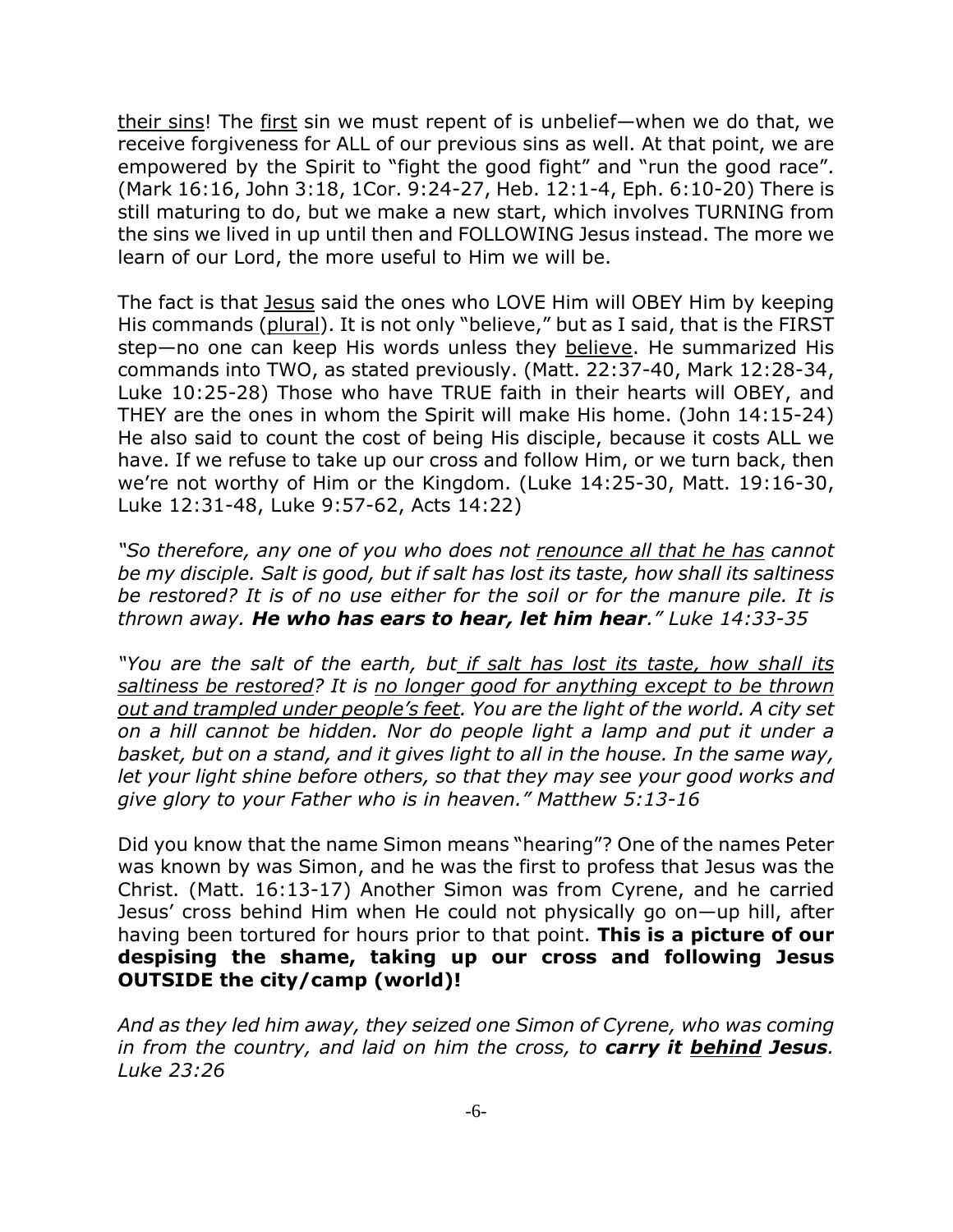*So Jesus also suffered outside the gate in order to sanctify the people through his own blood. Therefore let us go to him outside the camp and bear the reproach he endured. For here we have no lasting city, but we seek the city that is to come. Hebrews 13:12-14*

*For this is a gracious thing, when, mindful of God, one endures sorrows while suffering unjustly. For what credit is it if, when you sin and are beaten for it, you endure? But if when you do good and suffer for it you endure, this is a gracious thing in the sight of God. For to this you have been called, because Christ also suffered for you, leaving you an example, so that you might follow in his steps. He committed no sin, neither was deceit found in his mouth. When he was reviled, he did not revile in return; when he suffered, he did not threaten, but continued entrusting himself to him who judges justly. He himself bore our sins in his body on the tree, that we might die to sin and live to righteousness. By his wounds you have been healed. For you were straying like sheep, but have now returned to the Shepherd and Overseer of your souls. 1 Peter 2:19-25* (Notice that the healing is clarified to be from our spiritual sickness.)

*Therefore, since we are surrounded by so great a cloud of witnesses, let us* also lay aside every weight, and sin which clings so closely, and let us **run** *with endurance the race that is set before us, looking to Jesus, the founder and perfecter of our faith, who for the joy that was set before him endured the cross, despising the shame, and is seated at the right hand of the throne of God. Consider him who endured from sinners such hostility against himself, so that you may not grow weary or fainthearted. In your struggle against sin you have not yet resisted to the point of shedding your blood. Hebrews 12:1-4*

Like the wind, we can't physically see the shackles that tie us to sin. However, we can see the effects of the shackles: continued, unrestrained sinning. To say that we have been set FREE by Jesus and yet we continue MAKING A PRACTICE of sin, enslaved to it the same as before, is absurd. No one is perfect except God. We slip; we get back up. We resolve anew to love Jesus with our actions, from the heart, and not merely with empty words (and perhaps good intentions). (John 4:23, John 14:15-24, John 15:1-17, Rom. 12:1-2) The more we know Him from His word and appreciating all He has done (both as recorded in the Bible, and what we can observe around us), the more we will love Him.

*So Jesus said to the Jews who had believed him, "If you abide in my word, you are truly my disciples, and you will know the truth, and the truth will set you free." They answered him, "We are offspring of Abraham and*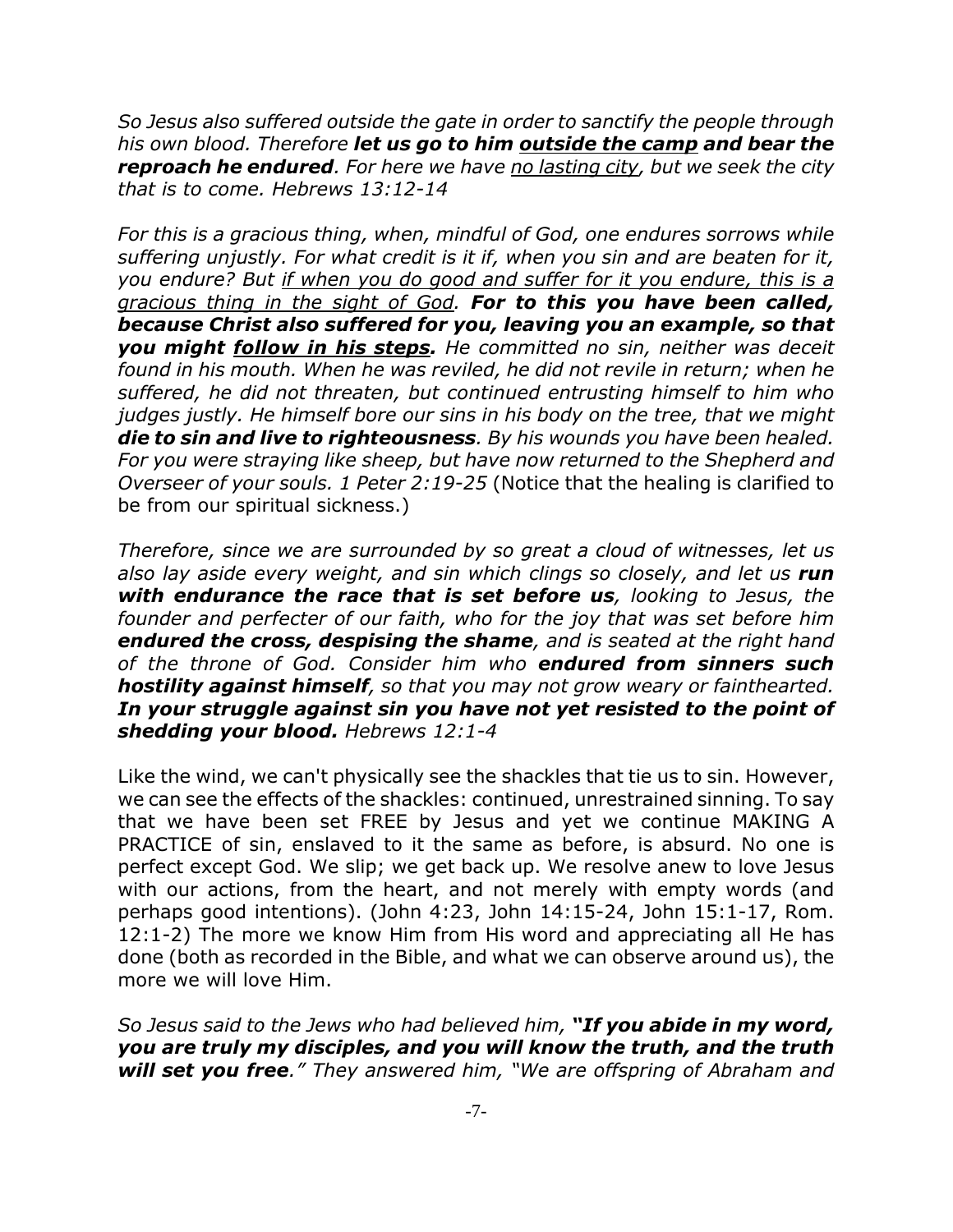*have never been enslaved to anyone. How is it that you say, 'You will become free'?" Jesus answered them, "Truly, truly, I say to you, everyone who practices sin is a slave to sin. The slave does not remain in the house forever; the son remains forever. So if the Son sets you free, you will be free indeed. John 8:31-36*

The Church is the Body of Christ and His Bride. This is because the two become one in marriage. (Eph. 5:29-32, 1Cor. 6:15-20) We don't physically marry Him in these bodies, but we become one with Him spiritually. In earthly marriage, the groom comes inside of the Bride, joining their bodies as one—whereas, the Holy Spirit comes inside of believers and joins with their spirits as one. His presence testifies that we belong to God. (Rom. 8:16-17) (We are also sometimes referred to as siblings of Jesus, because He is the Son of God and we are adopted as children of God. Rom. 8:23, John 1:12-13, Rom. 8:29) If we are one with Him, then we WILL want to KNOW Him, personally—not just learn only from someone else's account. In the love letters (of the Bible) He left for us to learn more about Him while He's gone to receive His kingdom (Luke 19:11-12), He tells us that BOTH the extreme teaching of "law-keeping" and that of "freedom to sin" are WRONG. (1John 2:24-29)

*The woman said to him, "Sir, I perceive that you are a prophet. Our fathers worshiped on this mountain, but you say that in Jerusalem is the place where people ought to worship." Jesus said to her, "Woman, believe me, the hour is coming when neither on this mountain nor in Jerusalem will you worship the Father. You worship what you do not know; we worship what we know, for salvation is from the Jews. But the hour is coming, and is now here, when the true worshipers will worship the Father in spirit and truth, for the Father is seeking such people to worship him. God is spirit, and those who worship him must worship in spirit and truth." The woman said to him, "I know that Messiah is coming (he who is called Christ). When he comes, he will tell us all things." Jesus said to her, "I who speak to you am he." John 4:19-26*

*And he said to them, "Well did Isaiah prophesy of you hypocrites, as it is written, "'This people honors me with their lips, but their heart is far from me; in vain do they worship me, teaching as doctrines the commandments of men.' You leave the commandment of God and hold to the tradition of men." And he said to them, "You have a fine way of rejecting the commandment of God in order to establish your tradition! Mark 7:6-9*

*In sacrifice and offering you have not delighted, but you have given me an open ear. Burnt offering and sin offering you have not required. Then I said,*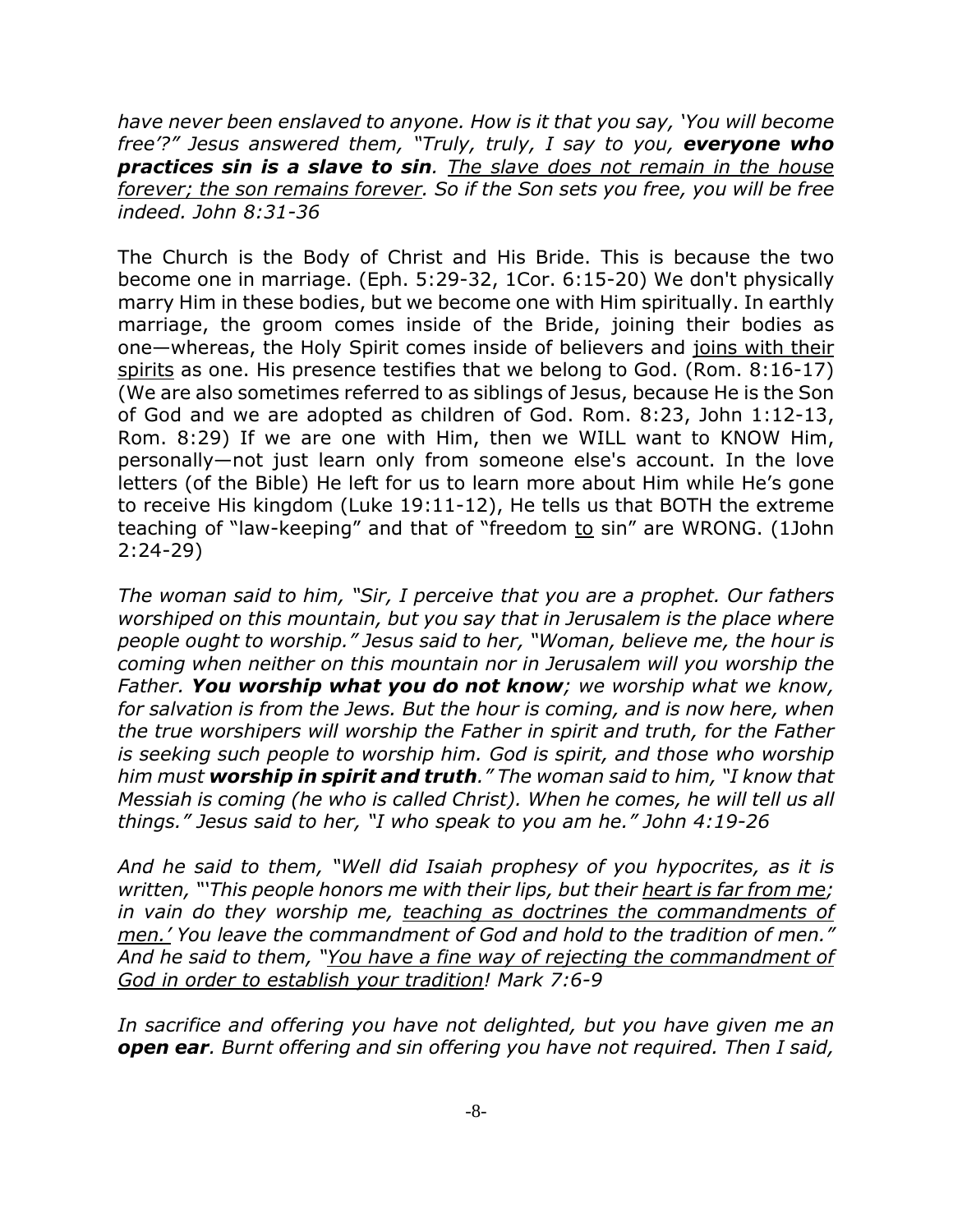*"Behold, I have come; in the scroll of the book it is written of me: I delight to do your will, O my God; your law is within my heart." Psalm 40:6-8*

Jesus said repeatedly in the letters to the churches in the Book of Revelation that we must hold fast until the end (of our life or of the age, whichever comes first) in order to receive what is promised. (Rev. 21:7-8) (Each letter was to be read in ALL SEVEN churches.)

*The revelation of Jesus Christ, which God gave him to show to his servants the things that must soon take place. He made it known by sending his angel to his servant John, who bore witness to the word of God and to the testimony of Jesus Christ, even to all that he saw. Revelation 1:2*

*"To the angel of the church in Ephesus write: 'The words of him who holds the seven stars in his right hand, who walks among the seven golden lampstands. 7 He who has an ear, let him hear what the Spirit says to the churches. To the one who conquers I will grant to eat of the tree of life, which is in the paradise of God.' Revelation 2:1, 7*

*"And to the angel of the church in Smyrna write: 'The words of the first and the last, who died and came to life. 11 He who has an ear, let him hear what the Spirit says to the churches. The one who conquers will not be hurt by the second death.' Revelation 2:8, 11*

*"And to the angel of the church in Pergamum write: 'The words of him who has the sharp two-edged sword. 16 Therefore repent. If not, I will come to you soon and war against them with the sword of my mouth. He who has an ear, let him hear what the Spirit says to the churches. To the one who conquers I will give some of the hidden manna, and I will give him a white stone, with a new name written on the stone that no one knows except the one who receives it.' Revelation 2:12, 16-17*

*"And to the angel of the church in Thyatira write: 'The words of the Son of God, who has eyes like a flame of fire, and whose feet are like burnished bronze. 26 The one who conquers and who keeps my works until the end, to him I will give authority over the nations, and he will rule them with a rod of iron, as when earthen pots are broken in pieces, even as I myself have received authority from my Father. And I will give him the morning star.* He *who has an ear, let him hear what the Spirit says to the churches.' Revelation 2:26-29*

*"And to the angel of the church in Sardis write: 'The words of him who has the seven spirits of God and the seven stars. "'I know your works. You have the*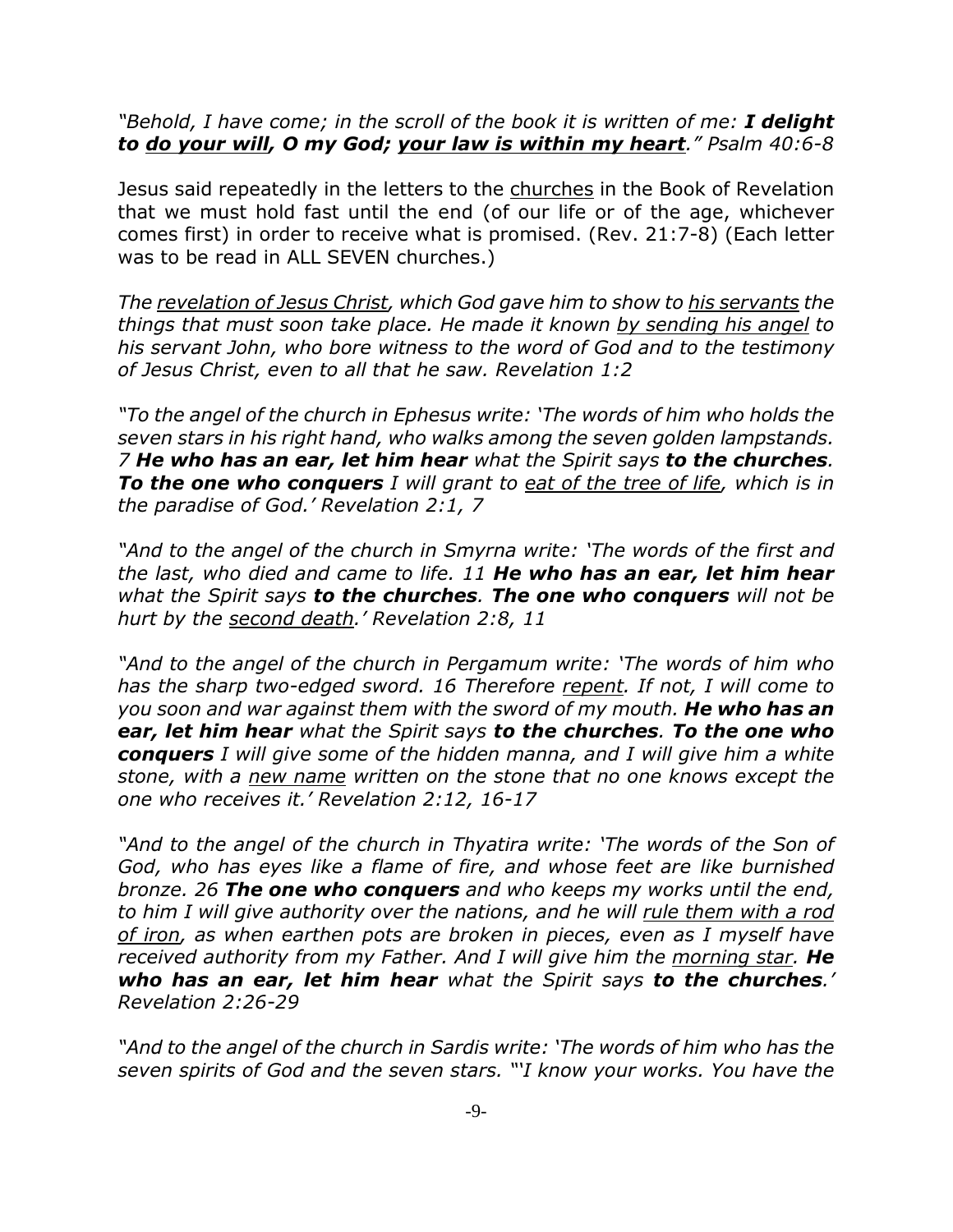*reputation of being alive, but you are dead. Wake up, and strengthen what remains and is about to die, for I have not found your works complete in the sight of my God. Remember, then, what you received and heard. Keep it, and repent. If you will not wake up, I will come like a thief, and you will not know at what hour I will come against you. Yet you have still a few names in Sardis, people who have not soiled their garments, and they will walk with me in white, for they are worthy. The one who conquers will be clothed thus in white garments, and I will never blot his name out of the book of life. I will confess his name before my Father and before his angels. He who has an ear, let him hear what the Spirit says to the churches.' Revelation 3:1-6* (Also see Matt. 10:32-33, Luke 12:8-9, 2Tim. 2:12, Rev. 3:8)

*"And to the angel of the church in Philadelphia write: 'The words of the holy one, the true one, who has the key of David, who opens and no one will shut, who shuts and no one opens. 11 I am coming soon. Hold fast what you have, so that no one may seize your crown. The one who conquers, I will make him a pillar in the temple of my God. Never shall he go out of it, and I will write on him the name of my God, and the name of the city of my God, the new Jerusalem, which comes down from my God out of heaven, and my own new name. He who has an ear, let him hear what the Spirit says to the churches.' Revelation 3:7, 11-13*

*"And to the angel of the church in Laodicea write: 'The words of the Amen, the faithful and true witness, the Originator of God's creation. "'I know your works: you are neither cold nor hot. Would that you were either cold or hot! So, because you are lukewarm, and neither hot nor cold, I will spit you out of my mouth. For you say, I am rich, I have prospered, and I need nothing, not realizing that you are wretched, pitiable, poor, blind, and naked. I counsel you to buy from me gold refined by fire, so that you may be rich, and white garments so that you may clothe yourself and the shame of your nakedness may not be seen, and salve to anoint your eyes, so that you may see. Those whom I love, I reprove and discipline, so be zealous and repent. Behold, I stand at the door and knock. If anyone hears my voice and opens the door, I will come in to him and eat with him, and he with me. The one who conquers, I will grant him to sit with me on my throne, as I also conquered and sat down with my Father on his throne. He who has an ear, let him hear what the Spirit says to the churches.'" Revelation 3:14-22*

This was confirmed in the rest of the New Testament.

*And we desire each one of you to show the same earnestness to have the full assurance of hope until the end, so that you may not be sluggish, but*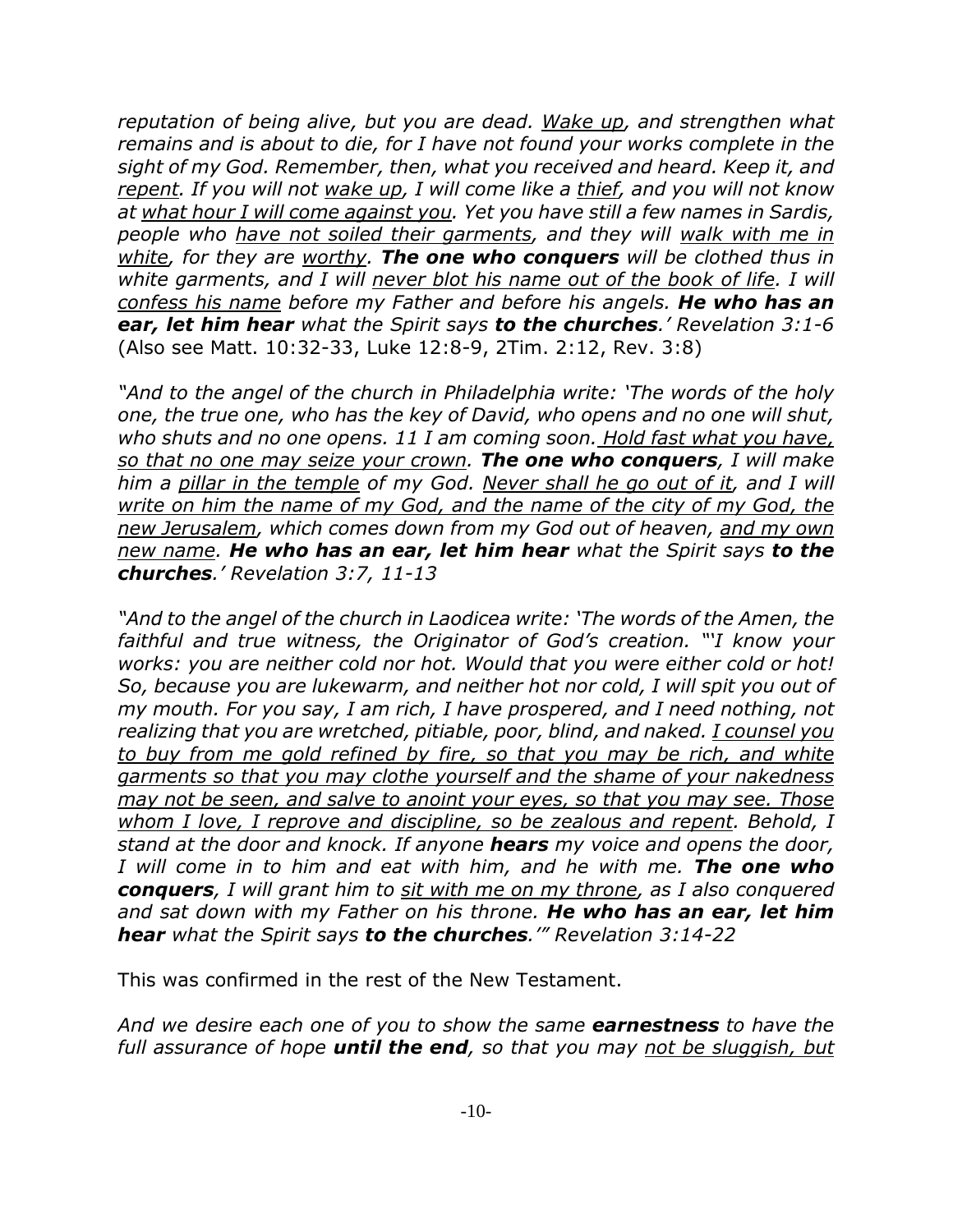*imitators of those who through faith and patience inherit the promises. Hebrews 6:11-12*

*Whatever you do, work heartily, as for the Lord and not for men, knowing that from the Lord you will receive the inheritance as your reward. You are serving the Lord Christ. Colossians 3:23-24*

*Now Moses was faithful in all God's house as a servant, to testify to the things that were to be spoken later, but Christ is faithful over God's house as a son. And we are his house if indeed we hold fast our confidence and our boasting in our hope. Hebrews 3:5-6*

*For you have need of endurance, so that when you have done the will of God you may receive what is promised. For, "Yet a little while, and the coming one will come and will not delay; but my righteous one shall live by faith, and if he shrinks back, my soul has no pleasure in him." But we are not of those who shrink back and are destroyed, but of those who have faith and preserve their souls. Hebrews 10:36-39* (Also see 1John 2:17.)

We mustn't be ashamed of the things Jesus said that were not warm and fluffy. (Mark 8:38) He is returning as the King of kings and Lord of lords, to RULE (more about that later in this article)—not as our "buddy" who "understands" why we "can't" give up our sins and why we love the world more than Him. (Acts 2:34-36, 1Cor. 15:25, 2Cor. 5:16)

*For this reason, because I have heard of your faith in the Lord Jesus and your love toward all the saints, I do not cease to give thanks for you, remembering you in my prayers, that the God of our Lord Jesus Christ, the Father of glory, may give you the Spirit of wisdom and of revelation in the knowledge of him, having the eyes of your hearts enlightened, that you may know what is the hope to which he has called you, what are the riches of his glorious inheritance in the saints, and what is the immeasurable greatness of his power toward us who believe, according to the working of his great might that he worked in Christ when he raised him from the dead and seated him at his right hand in the heavenly places, far above all rule and authority and power and dominion, and above every name that is named, not only in this age but also in the one to come. And he put all things under his feet and gave him as head over all things to the church, which is his body, the fullness of him who fills all in all. Ephesians 1:15-23*

We do not have the authority to go against our Lord and give permission to people to enter the kingdom if they refuse to comply with His conditions. They are more than reasonable expectations, since He does ALL of the work—our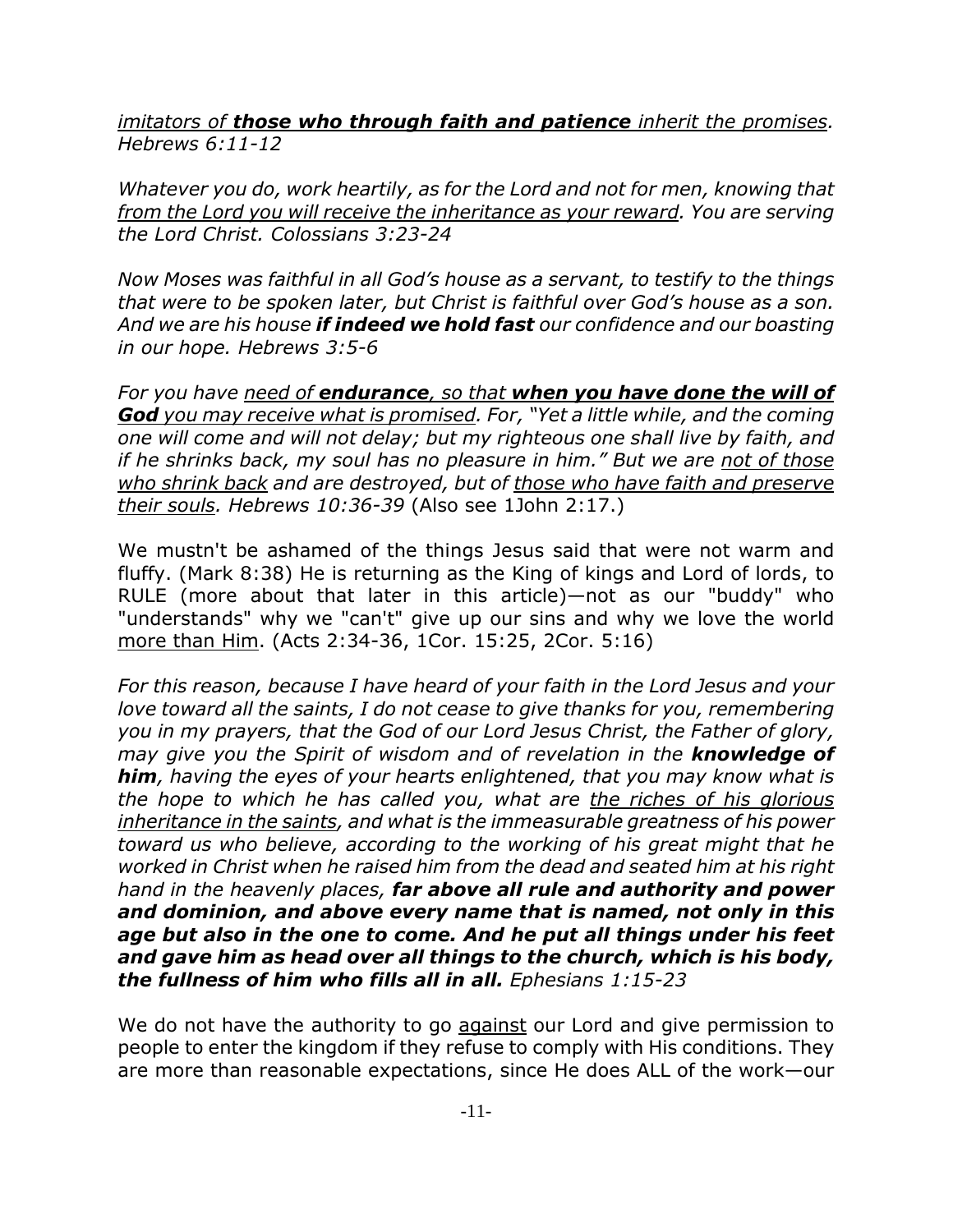part is to humble ourselves and SUBMIT to His power. (Luke 6:43-49, Phil. 4:13, 1Pet. 5:5-11) And our part is also to willingly make the most of what He gifts us with for His glory. (Matt. 25:14-30, Luke 19:11-27, 1Cor. 12:4-28, Rom. 12:6-8)

## *"Not everyone who says to me, 'Lord, Lord,' will enter the kingdom of heaven, but the one who does the will of my Father who is in heaven.*

*On that day many will say to me, 'Lord, Lord, did we not prophesy in your name, and cast out demons in your name, and do many mighty works in your name?' And then will I declare to them, 'I never knew you; depart from me, you workers of lawlessness.' Everyone then who hears these words of mine and does them will be like a wise man who built his house on the rock. And the rain fell, and the floods came, and the winds blew and beat on that house, but it did not fall, because it had been founded on the rock. And everyone who hears these words of mine and does not do them will be like a foolish man who built his house on the sand. And the rain fell, and the floods came, and the winds blew and beat against that house, and it fell, and great was the fall of it." Matthew 7:21-27* (Also see 1Cor. 3:10-15, Matt. 25:1-13, Luke 14:25- 33)

*And someone said to him, "Lord, will those who are saved be few?" And he said to them, "Strive to enter through the narrow door. For many, I tell you, will seek to enter and will not be able. When once the master of the house has risen and shut the door, and you begin to stand outside and to knock at the door, saying, 'Lord, open to us,' then he will answer you, 'I do not know where you come from.' Then you will begin to say, 'We ate and drank in your presence, and you taught in our streets.' But he will say, 'I tell you, I do not know where you come from. Depart from me, all you workers of evil!' In that place there will be weeping and gnashing of teeth, when you see Abraham and Isaac and Jacob and all the prophets in the kingdom of God but you yourselves cast out. And people will come from east and west, and from north and south, and recline at table in the kingdom of God. And behold, some are last who will be first, and some are first who will be last." Luke 13:23-30* (Also see Rev. 3:7-8, Matt. 25:10-11)

There are many interpretations of the Parable of the Ten Virgins, but one detail that stands out for me as being important is that all ten virgins started out with lamps AND oil. They were ALL waiting for the Bridegroom to come for them. How could it be, then, that only half went in and He told the others that He didn't KNOW them? If this doesn't make you cry, I don't know what would. How much more tragic could it turn out? Unlike the Church of Philadelphia in Rev. 3:7-13, but like those in the passage above, they are on the outside of the closed door to the Kingdom, asking to be let in.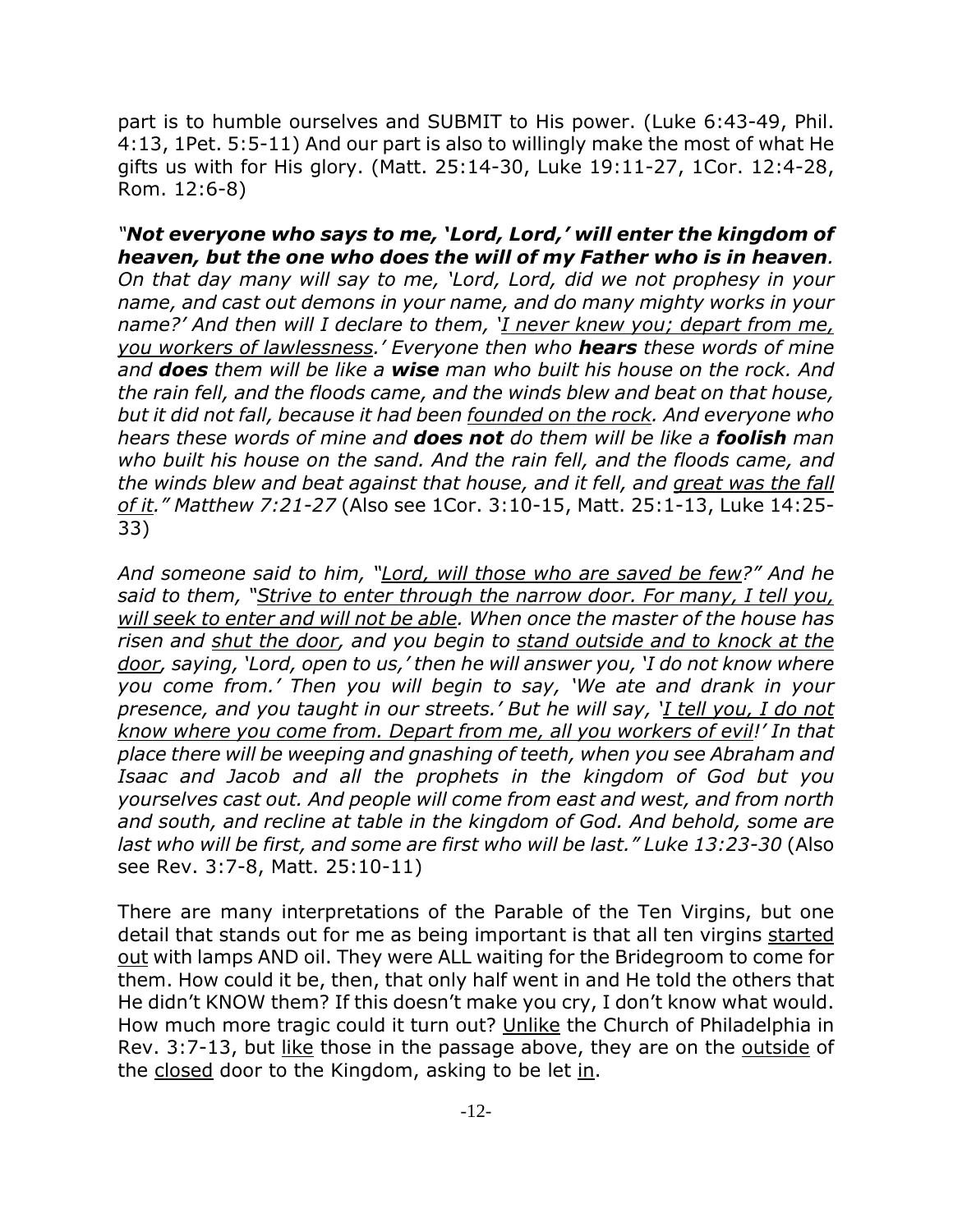*"Then the kingdom of heaven will be like ten virgins who took their lamps and went to meet the bridegroom. Five of them were foolish, and five were wise. For when the foolish took their lamps, they took no oil with them, but the wise took flasks of oil with their lamps. As the bridegroom was delayed, they all became drowsy and slept. But at midnight there was a cry, 'Here is the bridegroom! Come out to meet him.' Then all those virgins rose and trimmed their lamps. And the foolish said to the wise, 'Give us some of your oil, for our lamps are going out.' But the wise answered, saying, 'Since there will not be enough for us and for you, go rather to the dealers and buy for yourselves.' And while they were going to buy, the bridegroom came, and those who were ready went in with him to the marriage feast, and the door was shut. Afterward the other virgins came also, saying, 'Lord, lord, open to us.' But he answered, 'Truly, I say to you, I do not know you.' Watch therefore, for you know neither the day nor the hour." Matthew 25:1-13*

The foolish virgins were careless in their preparations. It didn't occur to them that the initial light they had might not last long enough without any refilling so that they could see their way to the Beloved when He arrived (quite suddenly, just as He said would happen). (Eph. 5:17-21) His word is a light for our path and lamp for our feet (Psa. 119:105) Faith comes from hearing the word. (Rom. 10:17) How can we keep Jesus' words and "see where we're going" if we don't know them? Jesus called the Pharisees "blind guides." (Matt. 15:14, Matt. 23:16, Matt. 23:25, but read all of Matt. 23, Mark 7:8-9) Whenever one of their traditions conflicted with God's word, they sided with tradition every time. There are two kinds of erroneous traditions: those that add to and those that take away from what God said. (1Cor. 4:6, Prov. 30:6, Rev. 22:18-19) Both are WRONG.

*Now concerning the times and the seasons, brothers, you have no need to have anything written to you. For you yourselves are fully aware that the day of the Lord will come like a thief in the night. While people are saying, "There is peace and security," then sudden destruction will come upon them as labor pains come upon a pregnant woman, and they will not escape. But you are not in darkness, brothers, for that day to surprise you like a thief. For you are all children of light, children of the day. We are not of the night or of the darkness. So then let us not sleep, as others do, but let us keep awake and be sober. For those who sleep, sleep at night, and those who get drunk, are drunk at night. But since we belong to the day, let us be sober, having put on the breastplate of faith and love, and for a helmet the hope of salvation. For God has not destined us for wrath, but to obtain salvation through our Lord Jesus Christ, who died for us so that whether we are awake or asleep we might live with him. Therefore encourage one another and build one another up, just as you are doing. 1 Thessalonians 5:1-11*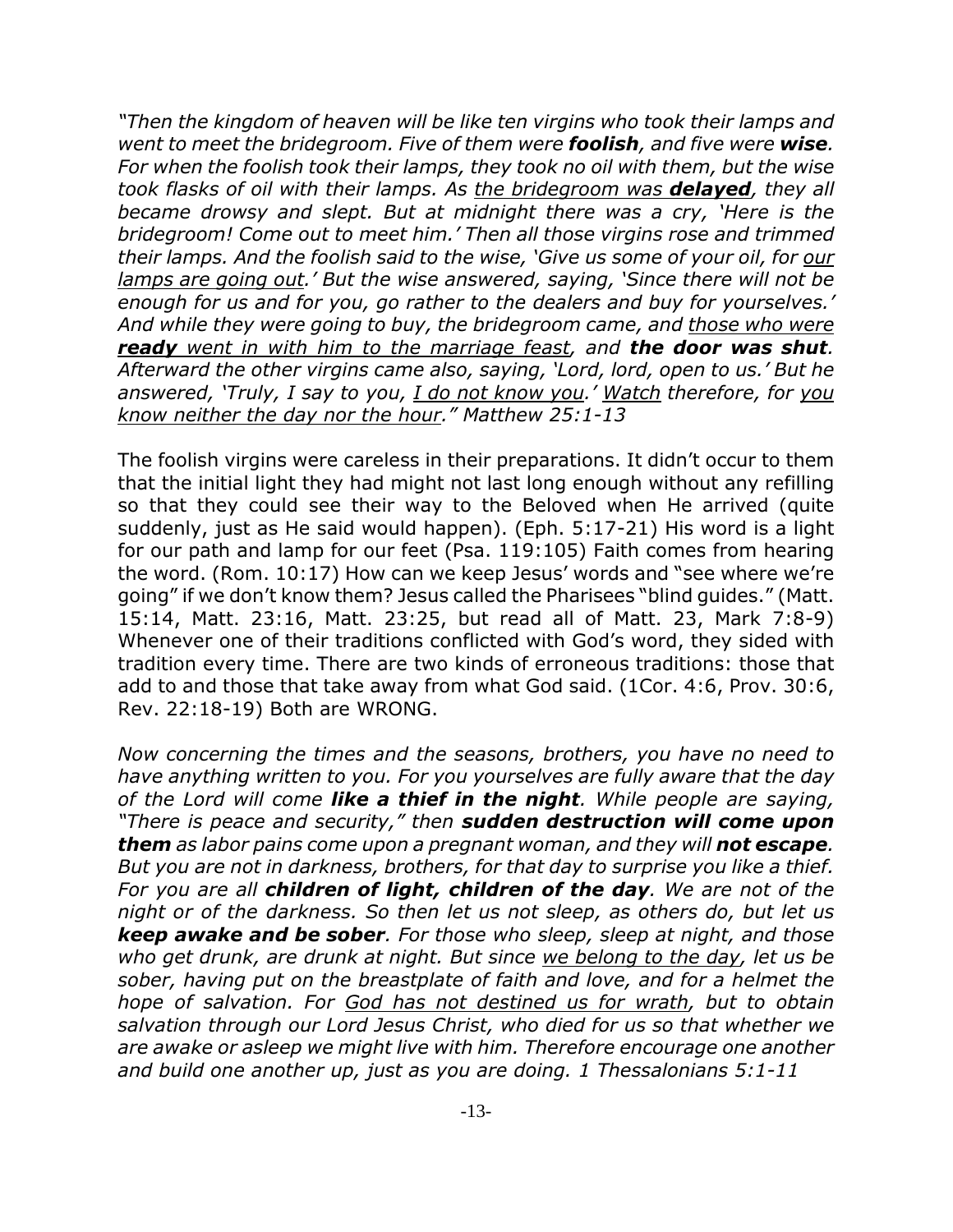Pretty much everyone agrees that the oil in the lamps represents the Holy Spirit. It would appear that the five foolish ones quenched Him such that the flame went out. (1Thess. 5:19-28) The eye is the lamp of the body. (Matt. 6:22-23) If we don't guard our hearts and minds by putting on the full armor of God (Eph. 6:10-20), then the light that gets in through the eyes may dim. Also, we're not meant to hide our light under a bushel (Matt. 5:15)—we know that a flame hidden under something (hopefully fireproof) is at risk of being snuffed out for lack of oxygen. (Whereas, Jesus is the breath of life. Acts 17:24-25, John 20:22, Job 34:13-14, Rom. 8:1-17)

Apparently, the salt inside of them lost its saltiness, so they were left outside to be trampled rather than entering through the door ONLY Jesus can open (John 10:7-9, Mark 9:50) with those who were ready. (Matt. 5:13, Heb. 10:19-31, Heb. 6:4-12, John 15:6) Jesus cautions us repeatedly to remain alert instead of slumbering. (Matt. 26:41, Mark 13:48, Matt. 24:36-44, Mark 13:32-37, Luke 12:35-40, Luke 21:34-36, Rev. 3:2-3, Rev. 16:15) This involves ABIDING in Him. (John 15:1-14) Remember, Jesus said there is no love greater than someone laying down their life for a friend, AND we are His friends IF we keep His commandments. (John 15:12-17)

Insincere confessions of faith are meaningless. True faith from the heart, lived out in spirit and truth, is required. (Jam. 2:14-26, John 4:23) Our thoughts, words and actions reveal the true condition of our hearts—are they regenerated or not? (Matt. 7:14-23, John 6:63, John 13:6-11, John 15:3, Jer. 17:9-10, Psa. 50:14-16) Jesus enables us to obey Him by His Spirit, but just as with believing, He doesn't FORCE us to do His will. Forced love is not genuine. We're not robots—God gave us free will. This is how it comes to be that even though Jesus died for all sins and wants ALL to be saved, not everyone IS saved. (Acts 7:51) It is not EITHER "He will complete the work He began in us; He is faithful" OR "be diligent to confirm your calling and election; be diligent to be found by Him without spot or blemish." It's BOTH. (Phil. 1:6, 1Thess. 5:23-24, 2Pet. 1:10-11, 2Pet. 3:14-18) This is why Paul said He hadn't yet attained what He sought, since His end had not yet come. (Phil. 3:8-21) But he was assured of it before he died. (2Tim. 4:6-8) Note when Paul refers to "those who love His appearing," they are the same people John advises to abide in Jesus, practicing righteousness, so as not to "shrink back from Him in shame at His coming." (1John 2:28-29) God knows we are weak, but He provides everything we need. (2Cor. 12:9-10, Eph. 3:20-21, Matt. 11:28-30, Col. 1:9-12, 2Thess. 1:11-12, 2Pet. 1:3-4)

*Blessed be the God and Father of our Lord Jesus Christ! According to his great mercy, he has caused us to be born again to a living hope through the resurrection of Jesus Christ from the dead, to an inheritance that is*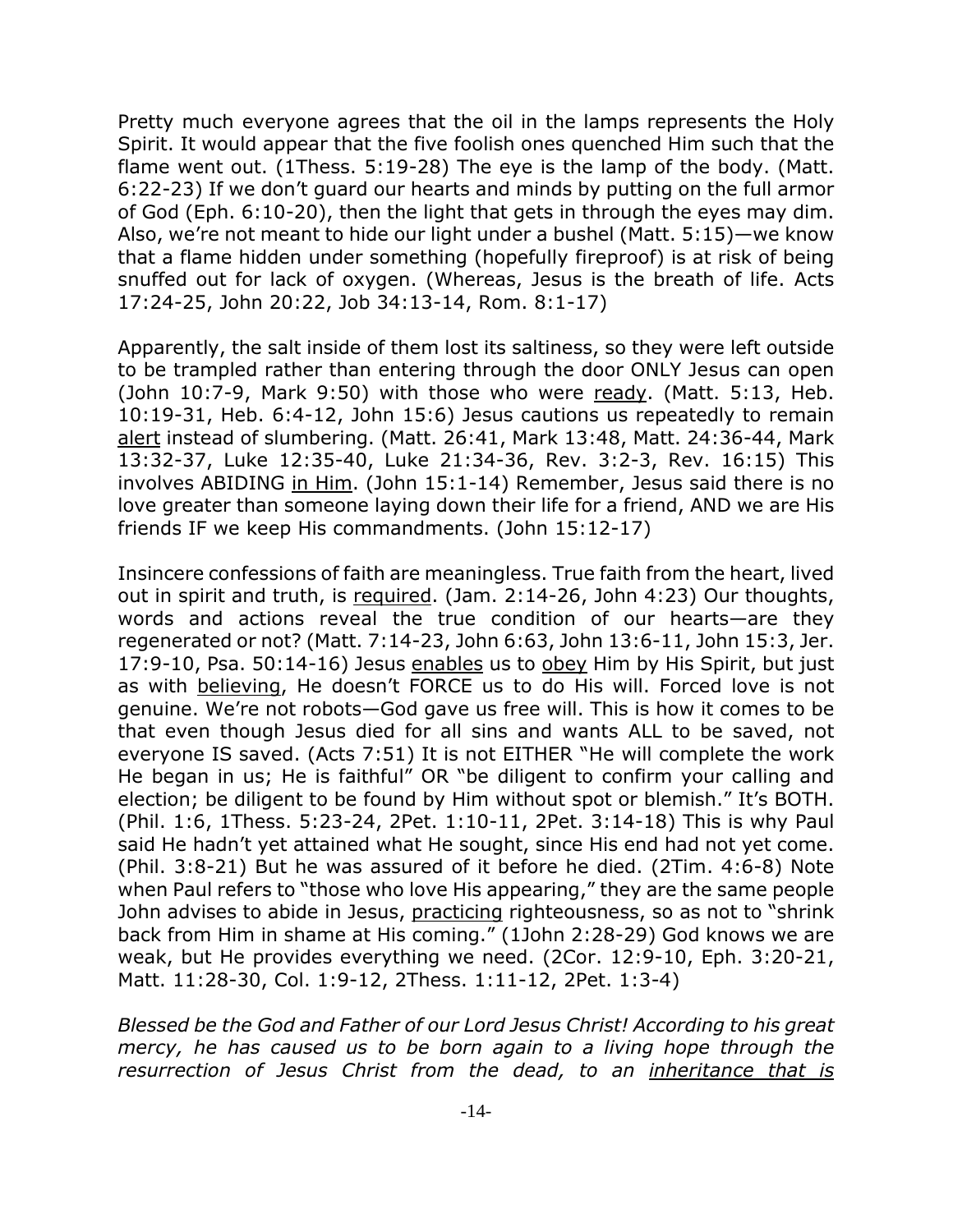*imperishable, undefiled, and unfading, kept in heaven for you, who by God's power are being guarded through faith for a salvation ready to be revealed in the last time. In this you rejoice, though now for a little while, if necessary, you have been grieved by various trials, so that the tested genuineness of your faith—more precious than gold, that instead of being destroyed by fire, is refined—may be found to result in praise and glory and honor at the revelation of Jesus Christ. Though you have not seen him, you love him. Though you do not now see him, you believe in him and rejoice with joy that is inexpressible and filled with glory, obtaining the outcome of your faith, the salvation of your souls. 1 Peter 1:3-9*

Paul spelled out in detail the kinds of behaviors that would prevent someone, even if they claimed to be saved/born again, from entering the Kingdom. Instead of reassuring ourselves that these warnings don't apply to us, because Jesus covers us with His righteousness and so God doesn't "see" our sins, we ALL need to examine ourselves to see if we are actually IN Him (especially if we love the ways of the world). (1John 2:15, Jam. 4:4, Acts 5:1-11)

*Or do you not know that the unrighteous will not inherit the kingdom of God? Do not be deceived: neither the sexually immoral, nor idolaters, nor adulterers, nor men who practice homosexuality, nor thieves, nor the greedy, nor drunkards, nor revilers, nor swindlers will inherit the kingdom of God. And such were some of you. But you were washed, you were sanctified, you were justified in the name of the Lord Jesus Christ and by the Spirit of our God. "All things are lawful for me," but not all things are helpful. "All things are lawful for me," but I will not be dominated by anything. "Food is meant for the stomach and the stomach for food"—and God will destroy both one and the other. The body is not meant for sexual immorality, but for the Lord, and the Lord for the body. 1 Corinthians 6:9-13*

*For I fear that perhaps when I come I may find you not as I wish, and that you may find me not as you wish—that perhaps there may be quarreling, jealousy, anger, hostility, slander, gossip, conceit, and disorder. I fear that when I come again my God may humble me before you, and I may have to mourn over many of those who sinned earlier and have not repented of the impurity, sexual immorality, and sensuality that they have practiced. 13:1 This is the third time I am coming to you. Every charge must be established by the evidence of two or three witnesses. I warned those who sinned before and all the others, and I warn them now while absent, as I did when present on my second visit, that if I come again I will not spare them—since you seek proof that Christ is speaking in me. He is not weak in dealing with you, but is powerful among you. 2 Corinthians 12:20-13:3*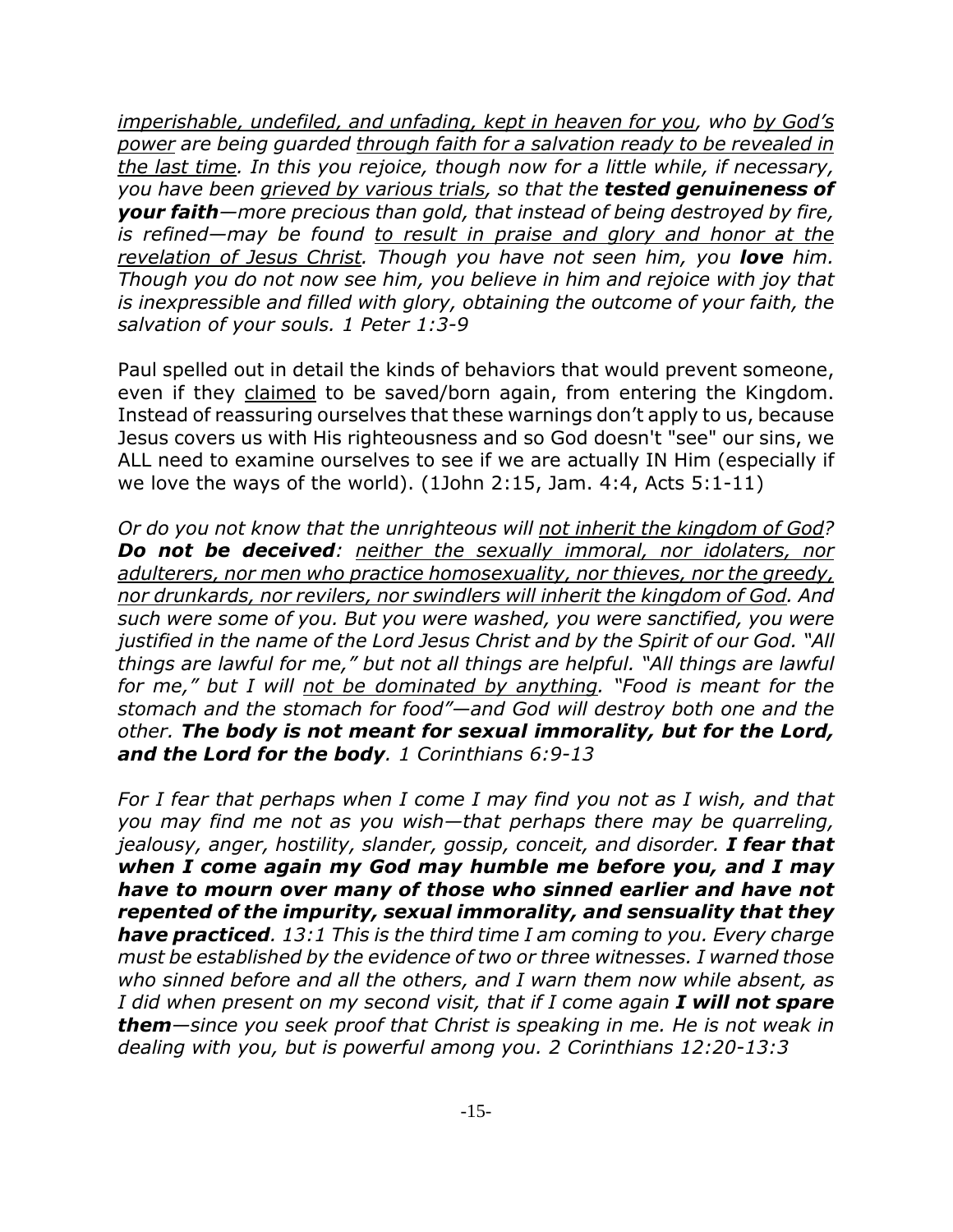*But sexual immorality and all impurity or covetousness must not even be named among you, as is proper among saints. Let there be no filthiness nor foolish talk nor crude joking, which are out of place, but instead let there be thanksgiving. For you may be sure of this, that everyone who is sexually immoral or impure, or who is covetous (that is, an idolater), has no inheritance in the kingdom of Christ and God. Let no one deceive you with empty words, for because of these things the wrath of God comes upon the sons of disobedience. Ephesians 5:3-6*

*Whoever keeps his commandments abides in God, and God in him. And by this we know that he abides in us, by the Spirit whom he has given us. 1 John 3:24*

*Examine yourselves, to see whether you are in the faith. Test yourselves. Or do you not realize this about yourselves, that Jesus Christ is in you?—unless indeed you fail to meet the test! 2 Corinthians 13:5*

Now pay close attention to this. Jesus said to cut off any part of our bodies that cause us to sin. (Mark 9:43-50) We can relate to the concept that sometimes amputation is necessary to save the rest of the body from disease that might otherwise lead to death, right? Entering the kingdom is more important than the condition our body is in. Jesus used this drastic example not expecting we would actually mutilate ourselves, but to illustrate how utterly important it is to STOP sinning. Even so, we should hold the view that our bodies are mere tents during this earthly sojourn. (2Cor. 5:1-10, 2Pet. 1:10-15, 1Pet. 2:11-12, 2Cor. 4:11-18) (This goes directly AGAINST the mind-set of our culture, where appearances and comfort are everything. Matt. 8:18-22, Matt. 6:19-34) We are to fear God, who can throw the soul into hell, more than anyone who can harm our physical bodies. (Luke 12:4-5) Do you think that Jesus would tell US that this should be our attitude toward sin in our bodies if He were going to allow His pure, spotless Bride, the Church, which IS HIS BODY, to be corrupted? (Eph. 5:23, Col. 1:18, Col. 1:24) He washed her clean and expects her to desire to remain that way. If she has no such desire, then she does NOT have His Spirit working in her, because He bears GOOD fruit. (Phil. 2:12-16, Rom. 8:9, 2Cor. 13:5, Rev. 3:18-20, Mark 9:49, Dan. 11:31-36, Isa. 48:10) Saying that we're born again and yet still have no desire to quit sinning is like blaming God for our sin—like He's not doing His part to help us stop. What a sickening thought!

*Finally, then, brothers, we ask and urge you in the Lord Jesus, that as you received from us how you ought to walk and to please God, just as you are doing, that you do so more and more. For you know what instructions we gave you through the Lord Jesus. For this is the will of God, your sanctification:*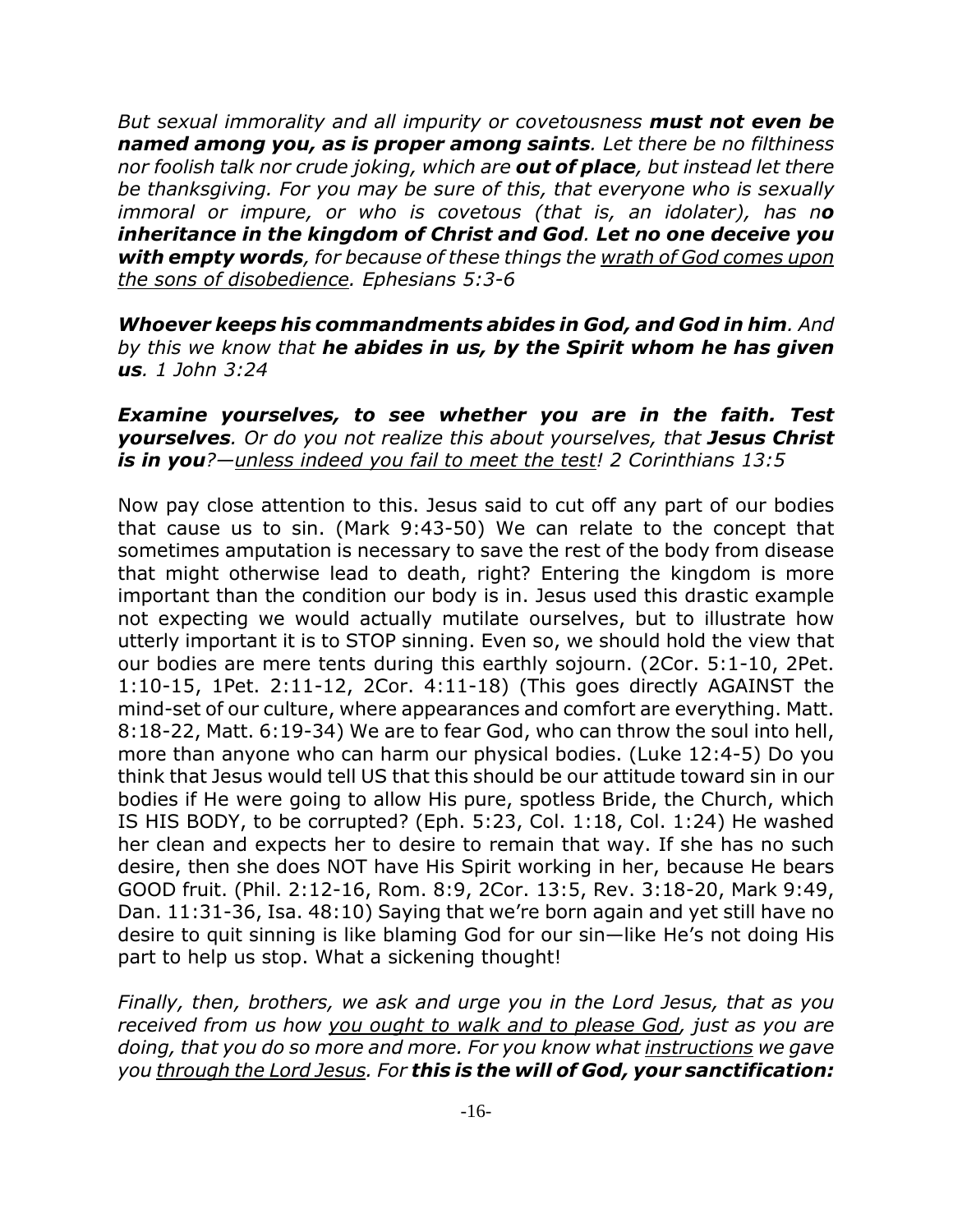*that you abstain from sexual immorality; that each one of you know how to control his own body in holiness and honor, not in the passion of lust like the Gentiles who do not know God; that no one transgress and wrong his brother in this matter, because the Lord is an avenger in all these things, as we told you beforehand and solemnly warned you. For God has not called us for impurity, but in holiness. Therefore whoever disregards this, disregards not man but God, who gives his Holy Spirit to you. 1 Thessalonians 4:1-8*

What Jesus has offered us is free, but it didn't come cheap. It cost Him unimaginable suffering, even unto death. (Isa. 52:13-53:12) Those who truly believe and understand WHO they worship will have great admiration, a healthy respect, and immeasurable appreciation for Him. If we love the world more than the inheritance we have been offered, then we CAN give it up of our own selfishness and foolishness. (Heb. 6:4-12, Heb. 10:26-39, Heb. 12:1- 29, Rev. 3:11, Matt. 7:26-27, Matt. 25:2-4) Our old self is meant to DIE when we are baptized by the Spirit through faith into Him. (Rom. 6:1-23, Col. 3:3) We must stop rebelling against Him and refrain from grieving and quenching the Holy Spirit. (Eph. 4:30, 1Thess. 5:19, Rom. 2:1-11) Every sin can be washed away, but we are NOT clean if we insist upon soiling ourselves again and again with the evil of the world deliberately each time we have confessed our sins to Him, repented, been forgiven and washed. (Luke 12:45-48) Note: We don't "earn" forgiveness by saying repetitive prayers or doing good works. (Matt. 6:7, Luke 18:9-14, Rom. 4:5-8)

*Look carefully then how you walk, not as unwise but as wise, making the best use of the time, because the days are evil. Therefore do not be foolish, but understand what the will of the Lord is. And do not get drunk with wine, for that is debauchery, but be filled with the Spirit, addressing one another in psalms and hymns and spiritual songs, singing and making melody to the Lord with your heart, giving thanks always and for everything to God the Father in the name of our Lord Jesus Christ, submitting to one another out of reverence for Christ. Ephesians 5:15-21*

Jesus is going to DESTROY His enemies. (Zeph. 3:8-13) We who BELONG to Him, as His POSSESSION, must not join sides with His enemies! If this thought embarrasses you and does not agree with your beliefs, then you are not worshiping the Jesus of the Bible. My point in including the following passages isn't to shock anyone, but to enlighten the foggy-headed about what we are escaping when we are IN Christ. (Rom. 8:1, 1Thess. 1:9-10, 1Thess. 5:9-11, Isa. 26:20-21, Rev. 15:5-8) Anyone who refuses to humble themselves and admit that God is sovereign will NOT win against Him. (Heb. 2:5-13, Isa.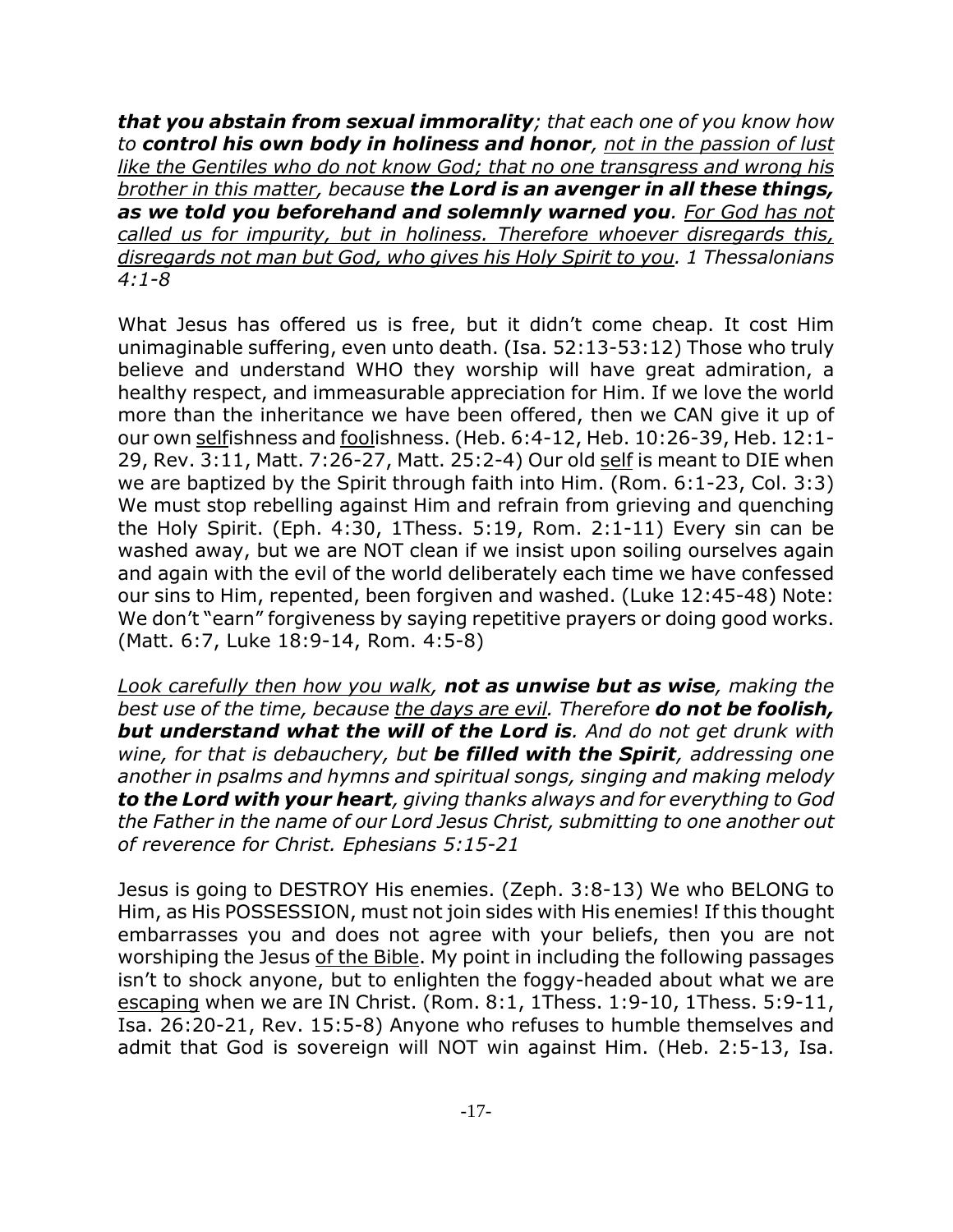29:15-16) Better to wake up now. This life is short. Eternity is not. (Rom. 1:18-20)

*The words of the wise are like goads, and like nails firmly fixed are the collected sayings; they are given by one Shepherd. My son, beware of anything beyond these. Of making many books there is no end, and much study is a weariness of the flesh. The end of the matter; all has been heard. Fear God and keep his commandments, for this is the whole duty of man. For God will bring every deed into judgment, with every secret thing, whether good or evil. Ecclesiastes 12:11-14*

*Then I saw heaven opened, and behold, a white horse! The one sitting on it is called Faithful and True, and in righteousness he judges and makes war. His eyes are like a flame of fire, and on his head are many diadems, and he has a name written that no one knows but himself. He is clothed in a robe dipped in blood, and the name by which he is called is The Word of God. And the armies of heaven, arrayed in fine linen, white and pure, were following him on white horses. From his mouth comes a sharp sword with which to strike down the nations, and he will rule them with a rod of iron. He will tread the winepress of the fury of the wrath of God the Almighty. On his robe and on his thigh he has a name written, King of kings and Lord of lords. Then I saw an angel standing in the sun, and with a loud voice he called to all the birds that fly directly overhead, "Come, gather for the great supper of God, to eat the flesh of kings, the flesh of captains, the flesh of mighty men, the flesh of horses and their riders, and the flesh of all men, both free and slave, both small and great." And I saw the beast and the kings of the earth with their armies gathered to make war against him who was sitting on the horse and against his army. And the beast was captured, and with it the false prophet who in its presence had done the signs by which he deceived those who had received the mark of the beast and those who worshiped its image. These two were thrown alive into the lake of fire that burns with sulfur. And the rest were slain by the sword that came from the mouth of him who was sitting on the horse, and all the birds were gorged with their flesh. Revelation 19:11-21*

*And the ten horns that you saw are ten kings who have not yet received royal power, but they are to receive authority as kings for one hour, together with the beast. These are of one mind, and they hand over their power and* authority to the beast. They will make war on the Lamb, and **the Lamb will** *conquer them, for he is Lord of lords and King of kings, and those with him are called and chosen and faithful." Revelation 17:12-14*

*Why do the nations rage and the peoples plot in vain? The kings of the earth set themselves, and the rulers take counsel together, against the LORD and*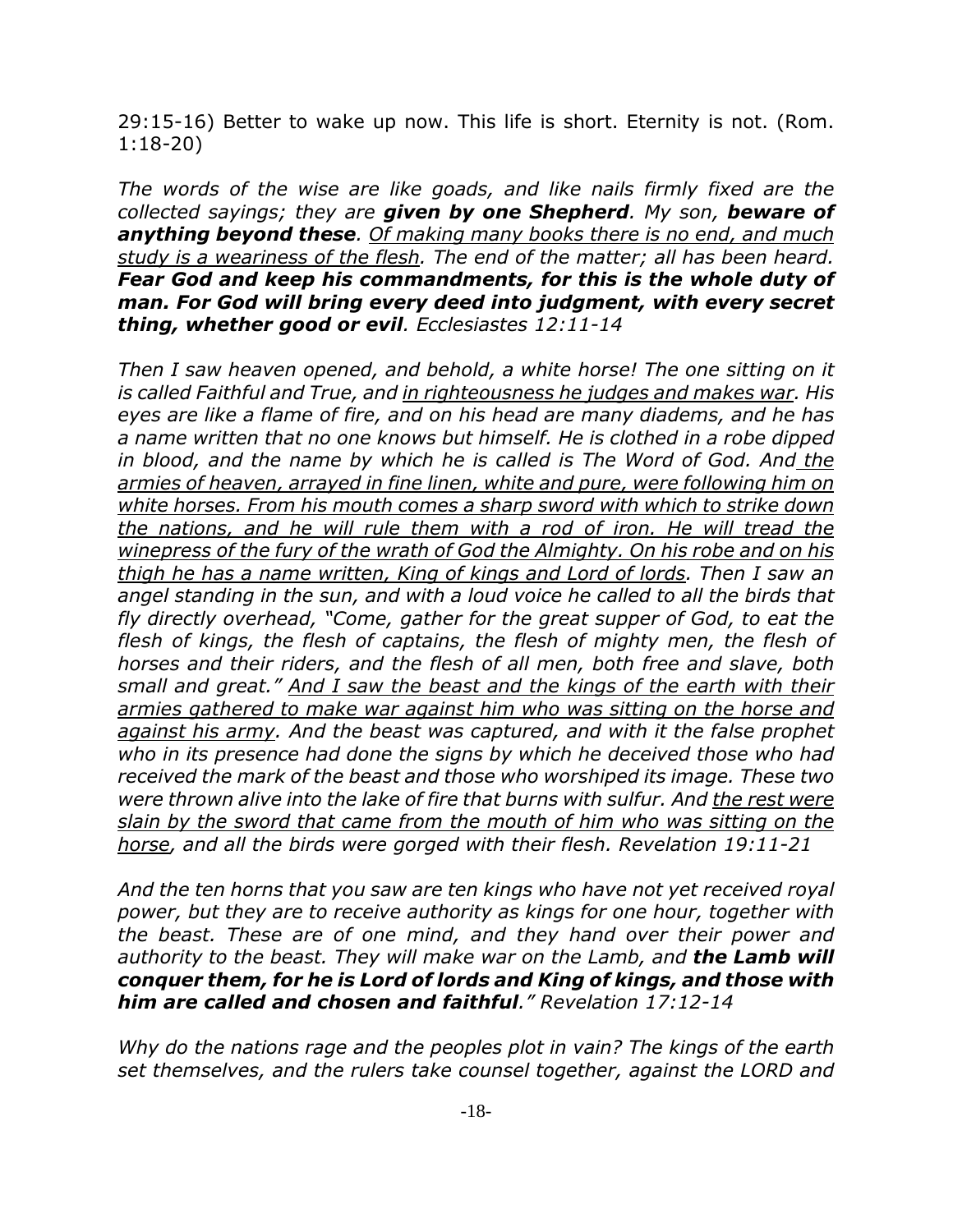*against his Anointed, saying, "Let us burst their bonds apart and cast away their cords from us." He who sits in the heavens laughs; the Lord holds them in derision. Then he will speak to them in his wrath, and terrify them in his fury, saying, "As for me, I have set my King on Zion, my holy hill." I will tell of the decree: The LORD said to me, "You are my Son; today I have begotten you. Ask of me, and I will make the nations your heritage, and the ends of the earth your possession. You shall break them with a rod of iron and dash them in pieces like a potter's vessel." Now therefore, O kings, be wise; be warned, O rulers of the earth. Serve the LORD with fear, and rejoice with trembling. Kiss the Son, lest he be angry, and you perish in the way, for his wrath is quickly kindled. Blessed are all who take refuge in him. Psalm 2:1-12*

*Thus says the LORD: "Heaven is my throne, and the earth is my footstool; what is the house that you would build for me, and what is the place of my rest? All these things my hand has made, and so all these things came to be, declares the LORD. But this is the one to whom I will look: he who is humble and contrite in spirit and trembles at my word. "He who slaughters an ox is like one who kills a man; he who sacrifices a lamb, like one who breaks a dog's neck; he who presents a grain offering, like one who offers pig's blood; he who makes a memorial offering of frankincense, like one who blesses an idol. These have chosen their own ways, and their soul delights in their abominations; I also will choose harsh treatment for them and bring their fears upon them, because when I called, no one answered, when I spoke, they did not listen; but they did what was evil in my eyes and chose that in which I did not delight." Hear the word of the LORD, you who tremble at his word: "Your brothers who hate you and cast you out for my name's sake have said, 'Let the LORD be glorified, that we may see your joy'; but it is they who shall be put to shame. "The sound of an uproar from the city! A sound from the temple! The sound of the LORD, rendering recompense to his enemies! Isaiah 66:1-6* (Also see Heb. 3:7-15.)

*Who is this who comes from Edom, in crimsoned garments from Bozrah, he who is splendid in his apparel, marching in the greatness of his strength? "It is I, speaking in righteousness, mighty to save." Why is your apparel red, and your garments like his who treads in the winepress? "I have trodden the winepress alone, and from the peoples no one was with me; I trod them in my anger and trampled them in my wrath; their lifeblood spattered on my garments, and stained all my apparel. For the day of vengeance was in my heart, and my year of redemption had come. I looked, but there was no one to help; I was appalled, but there was no one to uphold; so my own arm brought me salvation, and my wrath upheld me. I trampled down the peoples in my anger; I made them drunk in my wrath, and I poured out their lifeblood on the earth." Isaiah 63:1-6*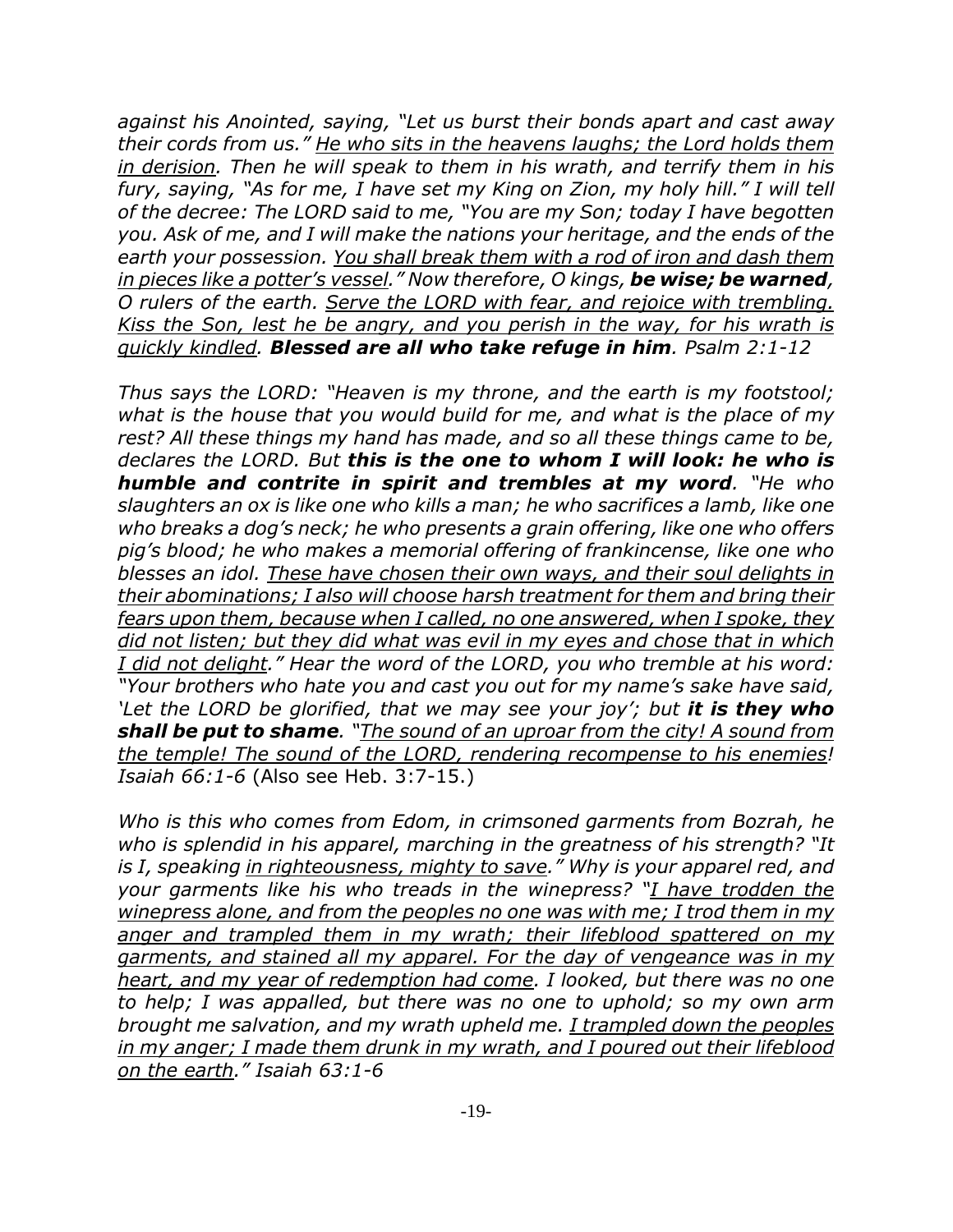*When he opened the sixth seal, I looked, and behold, there was a great earthquake, and the sun became black as sackcloth, the full moon became like blood, and the stars of the sky fell to the earth as the fig tree sheds its winter fruit when shaken by a gale. The sky vanished like a scroll that is being rolled up, and every mountain and island was removed from its place. Then the kings of the earth and the great ones and the generals and the rich and the powerful, and everyone, slave and free, hid themselves in the caves and among the rocks of the mountains, calling to the mountains and rocks, "Fall on us and hide us from the face of him who is seated on the throne, and from the wrath of the Lamb, for the great day of their wrath has come, and who can stand?" Revelation 6:12-17*

*Declare and present your case; let them take counsel together! Who told this long ago? Who declared it of old? Was it not I, the LORD? And there is no other god besides me, a righteous God and a Savior; there is none besides me. "Turn to me and be saved, all the ends of the earth! For I am God, and there is no other. By myself I have sworn; from my mouth has gone out in righteousness a word that shall not return: 'To me every knee shall bow, every tongue shall swear allegiance.' Isaiah 45:21-23*

*But as for these enemies of mine, who did not want me to reign over them, bring them here and slaughter them before me.'" Luke 19:27*

*"Your words have been hard against me, says the LORD. But you say, 'How have we spoken against you?' You have said, 'It is vain to serve God. What is the profit of our keeping his charge or of walking as in mourning before the LORD of hosts? And now we call the arrogant blessed. Evildoers not only prosper but they put God to the test and they escape.'" Then those who feared the LORD spoke with one another. The LORD paid attention and heard them, and a book of remembrance was written before him of those who feared the LORD and esteemed his name. "They shall be mine, says the LORD of hosts, in the day when I make up my treasured possession, and I will spare them as a man spares his son who serves him. Then once more you shall see the distinction between the righteous and the wicked, between one who serves God and one who does not serve him. For behold, the day is coming, burning like an oven, when all the arrogant and all evildoers will be stubble. The day that is coming shall set them ablaze, says the LORD of hosts, so that it will leave them neither root nor branch. But for you who fear my name, the sun of righteousness shall rise with healing in its wings. You shall go out leaping like calves from the stall. And you shall tread down the wicked, for they will be ashes under the soles of your feet, on the day when I act," says the LORD of hosts. Malachi 3:13-4:3*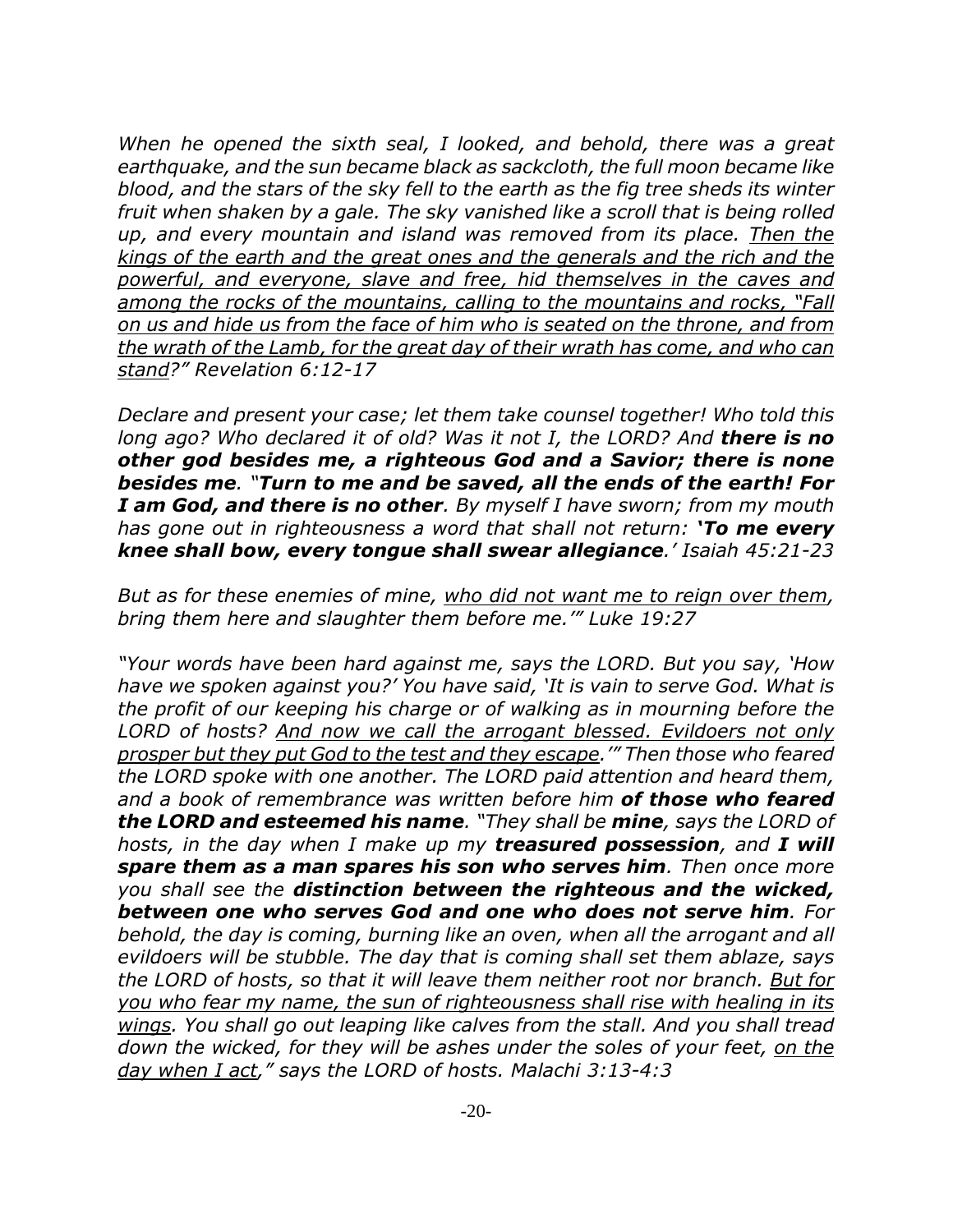In His great mercy, God grants repentance to weak sinners, giving them a reprieve from the power of the sinful nature they were born with. But there does come a time when a person's heart is so hard that He will not continue striving with them anymore. Pharaoh was a good example of this. (Exo. 7:13-14) Also notice that eventually during the great tribulation, everyone who is left will curse God rather than repent. (Rev. 16:8-21) This is why we are cautioned so strongly NOT to harden our hearts (which is the same as turning a deaf ear or a blind eye).

*And the Lord's servant must not be quarrelsome but kind to everyone, able to teach, patiently enduring evil, correcting his opponents with gentleness. God may perhaps grant them repentance leading to a knowledge of the truth, and they may come to their senses and escape from the snare of the devil, after being captured by him to do his will. 2 Timothy 2:24-26*

*Take care, brothers, lest there be in any of you an evil, unbelieving heart, leading you to fall away from the living God. But exhort one another every day, as long as it is called "today," that none of you may be hardened by the deceitfulness of sin. For we have come to share in Christ, if indeed we hold our original confidence firm to the end. As it is said, "Today, if you hear his voice, do not harden your hearts as in the rebellion." Hebrews 3:12-15*

Read the Bible for yourself. Don't trust others who pick verses supporting their position, but cut them short, take them out of context, twist them, etc. Would you rather be comforted now and reassured that all is well even if it isn't, or would you rather be prepared to meet your King? The world loves its own and doesn't like hearing any message that disagrees with them, even calling undiluted/unpolluted messages from the Bible "hate speech." (But does your smoke alarm "hate you" for warning you about danger?) "Tolerance" is only extended in this culture to those who approve of sin and will compromise on biblical truth, but if we're persecuted because we did something to deserve it (like being dishonest, or like Westboro Baptist Church picketing funerals, telling people God hates them), that is our fault. If we are persecuted for speaking the TRUTH, in LOVE, not as a gong, but out of sincere desire for all men to come to repentance and be saved (Eph. 4:15-32), then we are BLESSED. (Matt. 5:10-11)

*This is now the second letter that I am writing to you, beloved. In both of them I am stirring up your sincere mind by way of reminder, that you should remember the predictions of the holy prophets and the commandment of the Lord and Savior through your apostles, knowing this first of all, that scoffers will come in the last days with scoffing, following their own sinful desires.*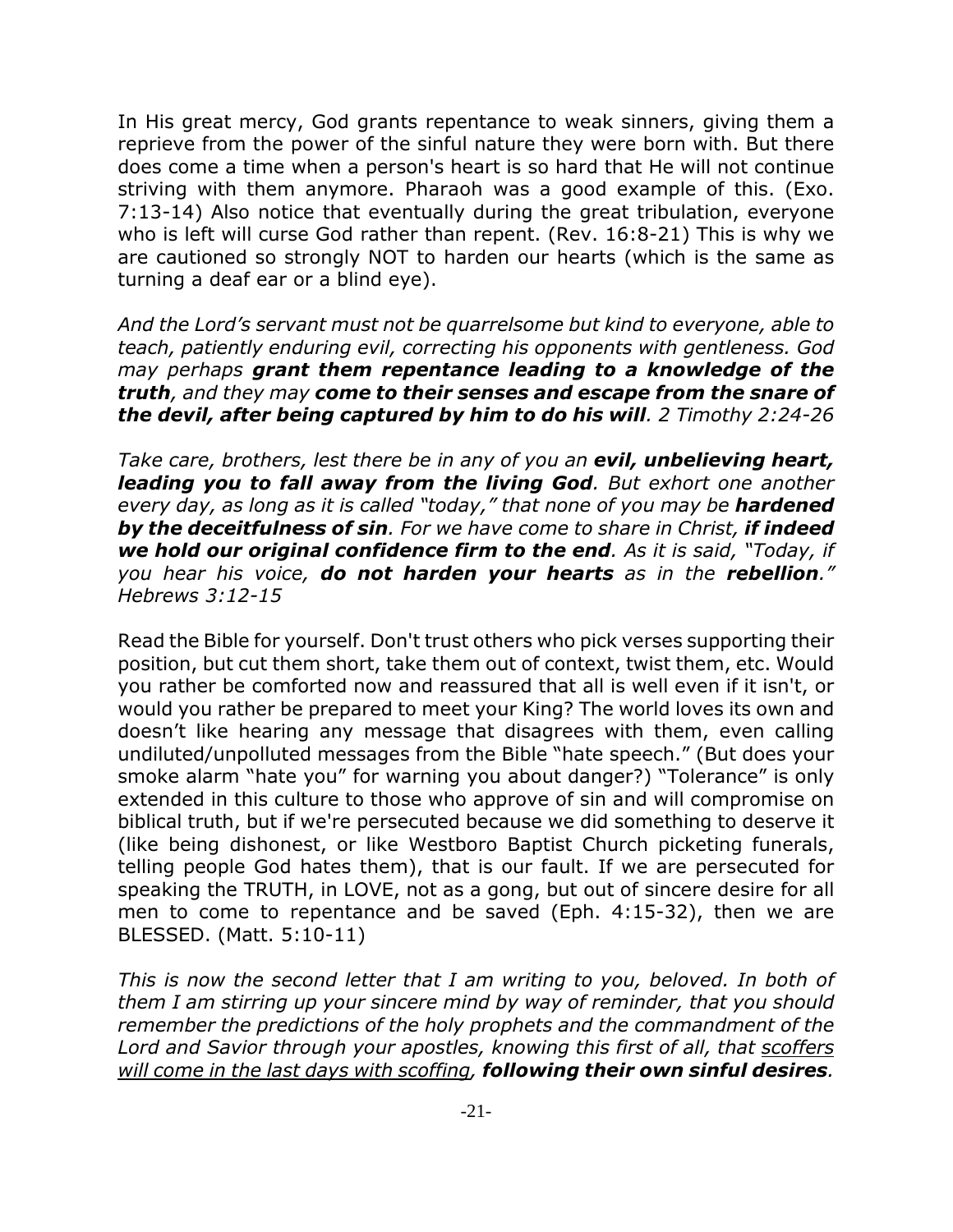*They will say, "Where is the promise of his coming? For ever since the fathers fell asleep, all things are continuing as they were from the beginning of creation." For they deliberately overlook this fact, that the heavens existed long ago, and the earth was formed out of water and through water by the word of God, and that by means of these the world that then existed was deluged with water and perished. But by the same word the heavens and earth that now exist are stored up for fire, being kept until the day of judgment and destruction of the ungodly. But do not overlook this one fact, beloved, that with the Lord one day is as a thousand years, and a thousand years as one day. The Lord is not slow to fulfill his promise as some count slowness, but is patient toward you, not wishing that any should perish, but that all should reach repentance. But the day of the Lord will come like a thief, and then the heavens will pass away with a roar, and the heavenly bodies will be burned up and dissolved, and the earth and the works that are done on it will be exposed. Since all these things are thus to be dissolved, what sort of people ought you to be in lives of holiness and godliness, waiting for and hastening the coming of the day of God, because of which the heavens will be set on fire and dissolved, and the heavenly bodies will melt as they burn! But according to his promise we are waiting for new heavens and a new earth in which righteousness dwells. 2 Peter 3:1-13*

*Only let your manner of life be worthy of the gospel of Christ, so that whether I come and see you or am absent, I may hear of you that you are standing firm in one spirit, with one mind striving side by side for the faith of the gospel, and not frightened in anything by your opponents. This is a clear sign to them of their destruction, but of your salvation, and that from God. For it has been granted to you that for the sake of Christ you should not only believe in him but also suffer for his sake, engaged in the same conflict that you saw I had and now hear that I still have. Philippians 1:27-30*

*And now, little children, abide in him, so that when he appears we may have confidence and not shrink from him in shame at his coming. If you know that he is righteous, you may be sure that everyone who practices righteousness has been born of him. 1 John 2:28-29*

*Beloved, do not be surprised at the fiery trial when it comes upon you to test you, as though something strange were happening to you. But rejoice insofar as you share Christ's sufferings, that you may also rejoice and be glad when his glory is revealed. If you are insulted for the name of Christ, you are blessed, because the Spirit of glory and of God rests upon you. But let none of you suffer as a murderer or a thief or an evildoer or as a meddler. Yet if anyone suffers as a Christian, let him not be ashamed, but let him glorify God in that name. For it is time for judgment to begin at the*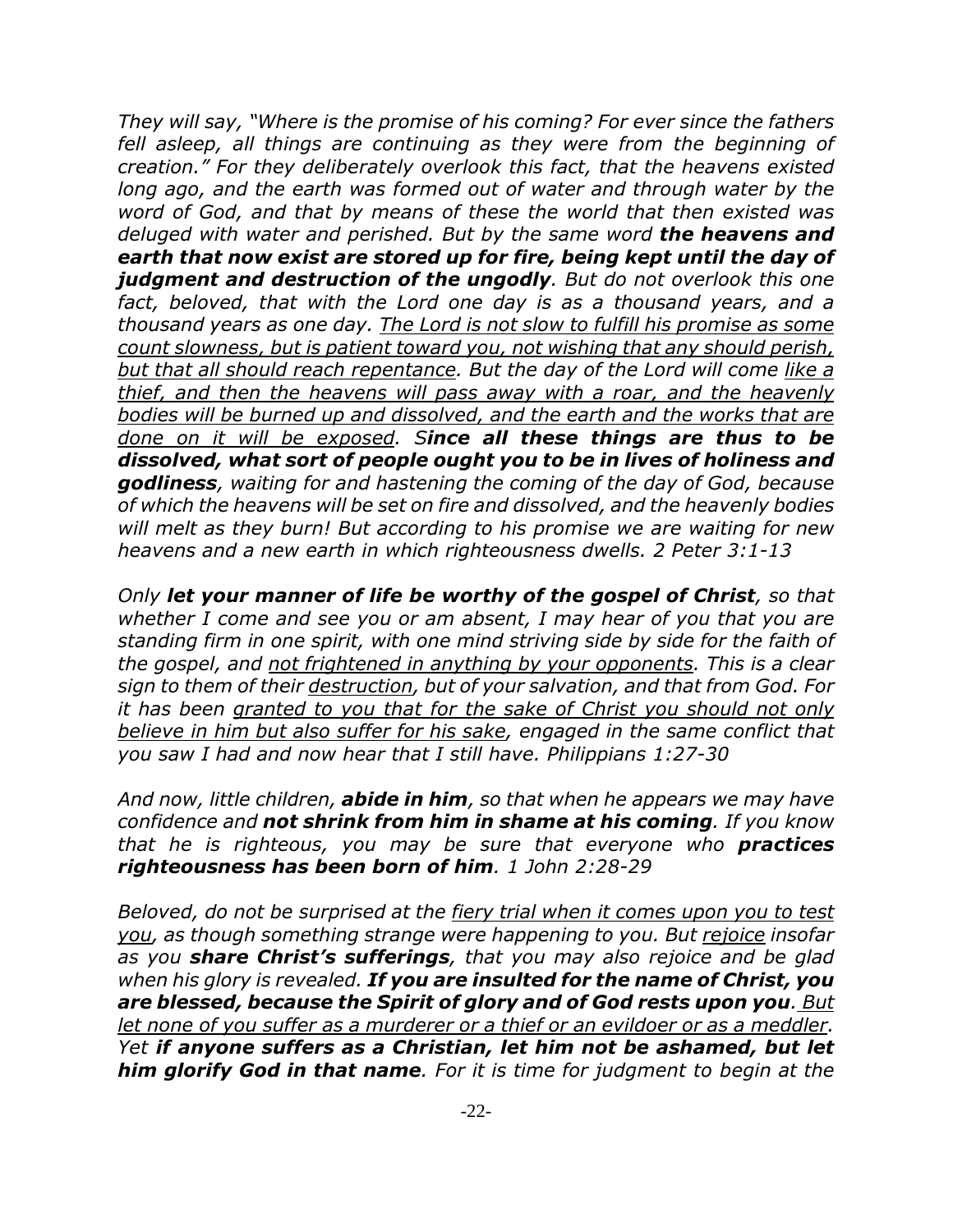*household of God; and if it begins with us, what will be the outcome for those who do not obey the gospel of God? And "If the righteous is scarcely saved, what will become of the ungodly and the sinner?" Therefore let those who suffer according to God's will entrust their souls to a faithful Creator while doing good. 1 Peter 4:12-19*

Can anyone honestly stand before Jesus in a filthy garment, which was white when He clothed them in it, but they rolled in the mud of the world without a care for what it cost Him to provide it, never having even bothered to ask Him to cleanse it again, and tell Him that they didn't think He would notice the difference or that it MATTERED? What excuse will anyone have? He offered to cleanse EVERY sin that we confess to Him, without limit as to how many times (Matt. 18:21-35, Luke 17:3-4, 1John 1:9) - but He's not blind. He can see right into our hearts as to whether we ever had any intention of turning from our sins or if we were using His grace as a license to do whatever pleased US instead of Him. (2Tim. 2:3-7, 1Pet. 2:15-16, Jam. 1:25, Gal. 5:13, Psa. 139:23)

*For the word of God is living and active, sharper than any two-edged sword, piercing to the division of soul and of spirit, of joints and of marrow, and discerning the thoughts and intentions of the heart. And no creature is hidden from his sight, but all are naked and exposed to the eyes of him to whom we must give account. Hebrews 4:12-13*

*Beloved, although I was very eager to write to you about our common salvation, I found it necessary to write appealing to you to contend for the faith that was once for all delivered to the saints. For certain people have crept in unnoticed who long ago were designated for this condemnation, ungodly people, who pervert the grace of our God into sensuality and deny our only Master and Lord, Jesus Christ. Now I want to remind you, although you once fully knew it, that Jesus, who saved a people out of the land of Egypt, afterward destroyed those who did not believe. And the angels who did not stay within their own position of authority, but left their proper dwelling, he has kept in eternal chains under gloomy darkness until the judgment of the great day— just as Sodom and Gomorrah and the surrounding cities, which likewise indulged in sexual immorality and pursued unnatural desire, serve as an example by undergoing a punishment of eternal fire. Jude 1:3-7*

*But false prophets also arose among the people, just as there will be false teachers among you, who will secretly bring in destructive heresies, even denying the Master who bought them, bringing upon themselves swift destruction. And many will follow their sensuality, and because of them*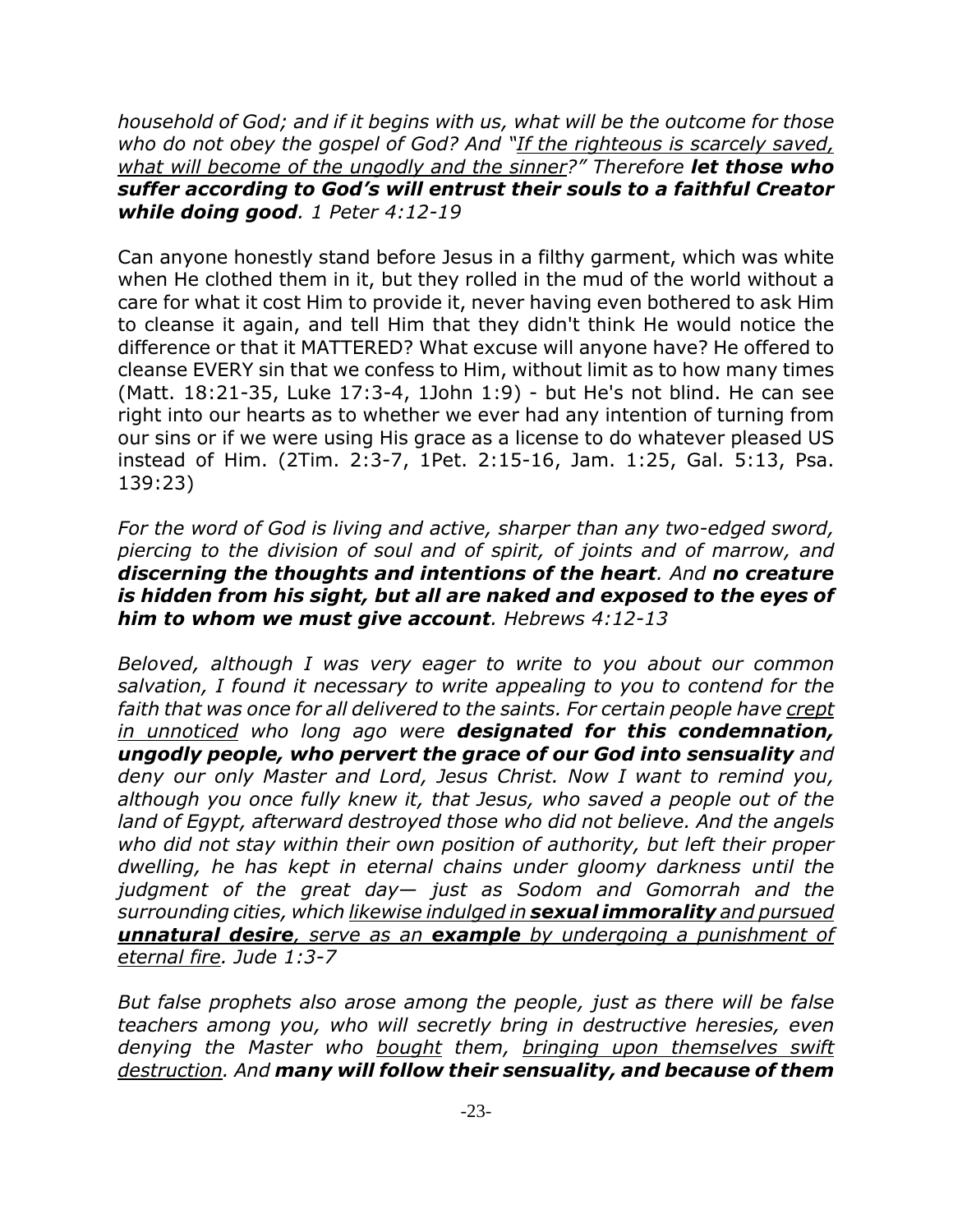*the way of truth will be blasphemed. And in their greed they will exploit you with false words. Their condemnation from long ago is not idle, and their destruction is not asleep. For if God did not spare angels when they sinned, but cast them into hell and committed them to chains of gloomy darkness to be kept until the judgment; if he did not spare the ancient world, but preserved Noah, a herald of righteousness, with seven others, when he brought a flood upon the world of the ungodly; if by turning the cities of Sodom and Gomorrah to ashes he condemned them to extinction, making them an example of what is going to happen to the ungodly; and if he rescued righteous Lot, greatly distressed by the sensual conduct of the wicked (for as that righteous man lived among them day after day, he was tormenting his righteous soul over their lawless deeds that he saw and heard); then the Lord knows how to rescue the godly from trials, and to keep the unrighteous under punishment until the day of judgment, and especially those who indulge in the lust of defiling passion and despise authority. 2 Peter 2:1-10*

*Woe to those who call evil good and good evil, who put darkness for light and light for darkness, who put bitter for sweet and sweet for bitter! Woe to those who are wise in their own eyes, and shrewd in their own sight! Isaiah 5:20-21*

*And he said to his disciples, "Temptations to sin are sure to come, but woe to the one through whom they come! It would be better for him if a millstone were hung around his neck and he were cast into the sea than that he should cause one of these little ones to sin. Luke 17:1-2*

If entering the kingdom of God were as simple as saying some words and then continuing on as before, then the gate and path would not be narrow. (Matt. 7:13-14) Probably everyone who heard the offer would be saved. No, it requires that we DIE to self and LIVE to Christ—taking up our crosses and FOLLOWING Him, abiding in Him, keeping His words, remaining in His love. (Gal. 2:20, Col. 3:1-17, Rom. 6:1-4, Matt. 16:24-27, Mark 8:34-37, Luke 9:23-26, John 15:1-17) Love NOTHING more than Him, including worldly goods, esteem, pleasures, etc. Jesus said that His disciples were fishers of men and that the kingdom of God would "catch" all kinds of "fish," but the bad ones would be THROWN OUT. (Matt. 13:47-50) He said that the weeds planted by the enemy would be burned, just like the unfruitful branches will be cut off by His Father, and the trees bearing bad fruit were cut down at the root. (Matt. 13:24-30, John 15:6, Matt. 3:10) Remember, the fruit is produced by the Holy Spirit inside of a born-again person. It starts INSIDE and works OUT. (Rom. 12:1-2, Matt. 12:33-37)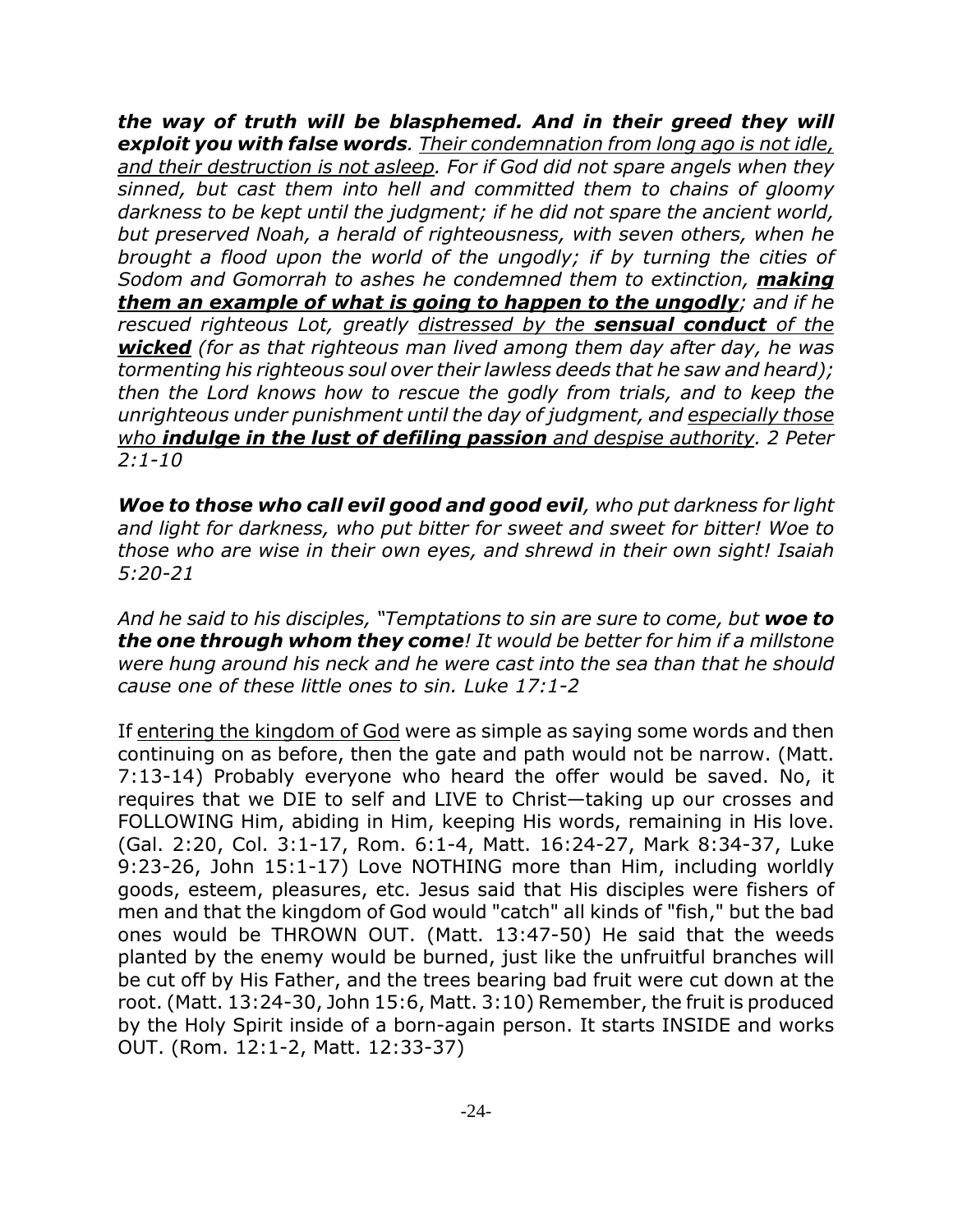As for people who are determined to reassure people that God loves sin and will not reject anyone no matter how many times he said in His word that He would NOT accept those who refuse to separate from the world, you sadden me beyond description. Jesus said to shake the dust off and take your blessing with you when you leave if people reject His message. (Matt. 10:14, Mark 6:11, Luke 9:5) He did NOT say to make adjustments to it so that it would be more palatable to unbelievers, e.g. "You don't have to give anything up to be saved" instead of "it costs your life"—which was never really yours to begin with, since God owns the earth and everything, including everyone, in it. (Psalm 24:1, Mark 8:34-37, Matt. 16:24-27, Luke 9:23-27)

Don't call it a "kingdom of God" message if you are giving people permission to corrupt it with the filth of the world AFTER they claim to have entered in. (Col. 3:1-17) One of the main products sold by houseofbelonging features the theme "because Jesus ate with everyone." That is SUCH a wonderful thought, isn't it? He certainly did, and we are to invite the poor to our banquets. (Luke 14:12-14) Just as discussed previously, EVERYONE is invited to receive the free gift of salvation. (Matt. 22:8-10) That is WHY Jesus ate with everyone—because He came to seek and save the lost. (Luke 19:10) Those with whom He ate were CHANGED after their encounter with Him. It should be NO DIFFERENT today.

Even the physical healings have added meaning in their symbolism of spiritual healing, because the people were ONLY healed if they had FAITH. (Matt. 13:57-58, Matt. 9:22, Mark 10:52, Luke 8:48, Luke 17:19, Luke 18:42) (Notice that Jesus forgave the man's sins prior to healing him in Matt. 9:1-8, Mark 2:1-12, Luke 5:17-26) **Would we say those people Jesus healed of their ailments were healed if they still couldn't walk or see, etc.? No? Then why do we claim people who are still completely controlled by their sinful nature (even to the point of denying that what they do is sinful) are born again and set free?** Jesus taught in a parable that people who have been cleansed must fill their purified vessels with the Holy Spirit, or they will be targets for worse evil to overtake them than what gripped them before. (Matt. 12:43-45, Luke 11:24-26, 1John 5:18-21, also see 2Tim. 2:19- 22, 2Pet. 2:20)

*Afterward Jesus found him in the temple and said to him, "See, you are well! Sin no more, that nothing worse may happen to you." John 5:14*

*Jesus stood up and said to her, "Woman, where are they? Has no one condemned you?" She said, "No one, Lord." And Jesus said, "Neither do I condemn you; go, and from now on sin no more." John 8:10-11*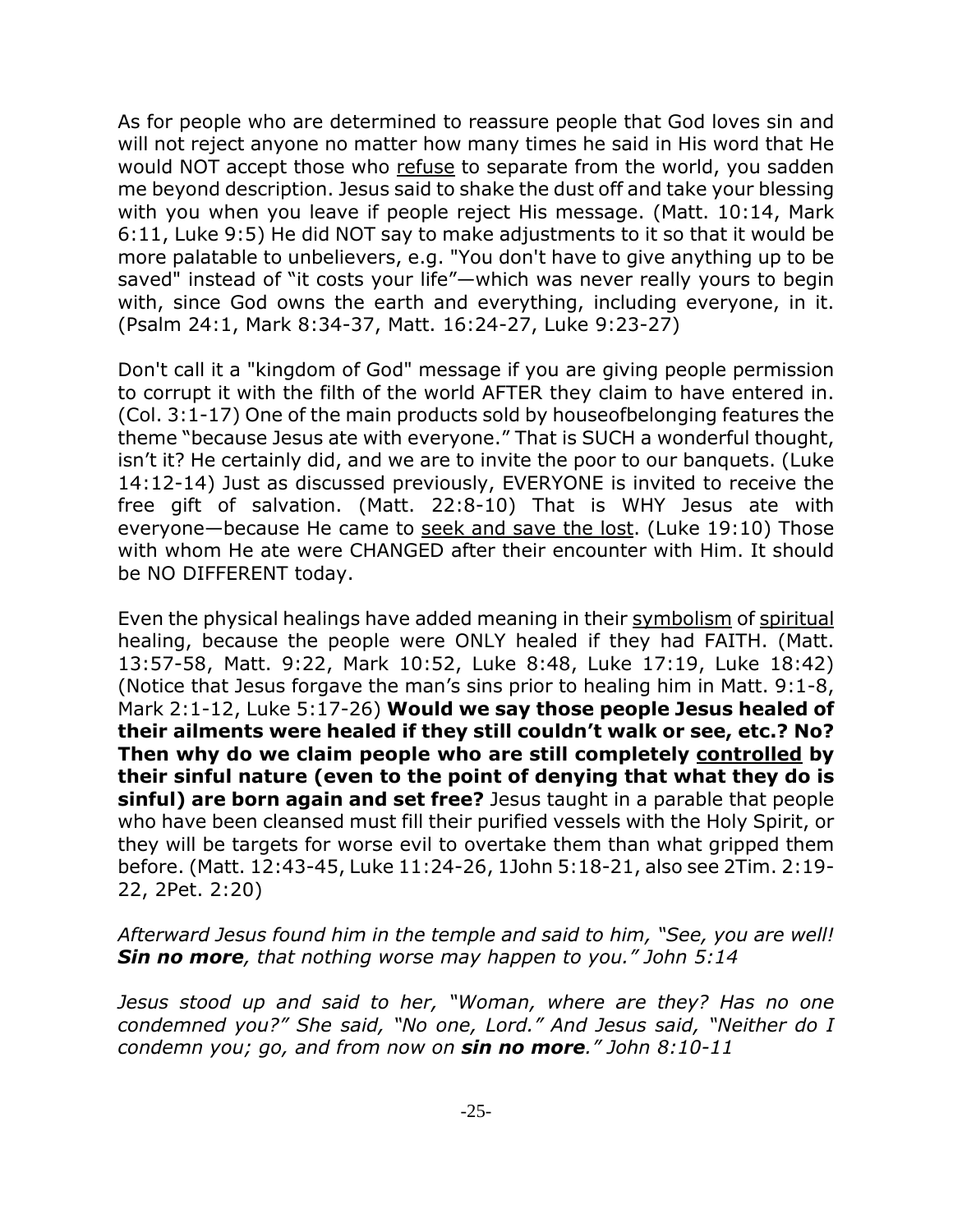*Then Jesus answered her, "O woman, great is your faith! Be it done for you as you desire." And her daughter was healed instantly. Matthew 15:28*

*And he said to her, "Daughter, your faith has made you well; go in peace, and be healed of your disease." Mark 5:34*

*Now at Lystra there was a man sitting who could not use his feet. He was crippled from birth and had never walked. He listened to Paul speaking. And Paul, looking intently at him and seeing that he had faith to be made well, said in a loud voice, "Stand upright on your feet." And he sprang up and began walking. Acts 14:8-10*

*This is the message we have heard from him and proclaim to you, that God is light, and in him is no darkness at all. If we say we have fellowship with him while we walk in darkness, we lie and do not practice the truth. But if we walk in the light, as he is in the light, we have fellowship with one another, and the blood of Jesus his Son cleanses us from all sin. If we say we have no sin, we deceive ourselves, and the truth is not in us. If we confess our sins, he is faithful and just to forgive us our sins and to cleanse us from all unrighteousness. If we say we have not sinned, we make him a liar, and his word is not in us. 1 John 1:5-10*

Note, the above passage does NOT continue on to say that we have no worries about our future sins once we have been cleansed. It says again that we are lying if we claim to belong to Jesus but continue sinning. We need to OBEY our Lord, with His help, and seek His intercession on our behalf (not an angel's, Mary's or any other dead person's - Heb. 1:1-14, 1Tim. 2:5-6, Luke 11:27-28, Mat. 12:46-50, Mark 3:31-35), including forgiveness and cleansing by His precious blood when we fall short (which was shed ONE time to pay for ALL sin). (Heb. 9:25-26, Rev. 7:14, Rev. 12:11) The passage continues as follows:

*My little children, I am writing these things to you so that you may not sin. But if anyone does sin, we have an advocate with the Father, Jesus Christ the righteous. He is the propitiation for our sins, and not for ours only but also for the sins of the whole world. And by this we know that we have come to know him, if we keep his commandments. Whoever says "I know him" but does not keep his commandments is a liar, and the truth is not in him, but whoever keeps his word, in him truly the love of God is perfected. By this we may know that we are in him: whoever says he abides in him ought to walk in the same way in which he walked. 1 John 2:1-6*

Paul said not to even eat with someone who claims to be a brother in Christ, but is practicing sexual immorality. (1Cor. 5:1-13) We are NOT to be proud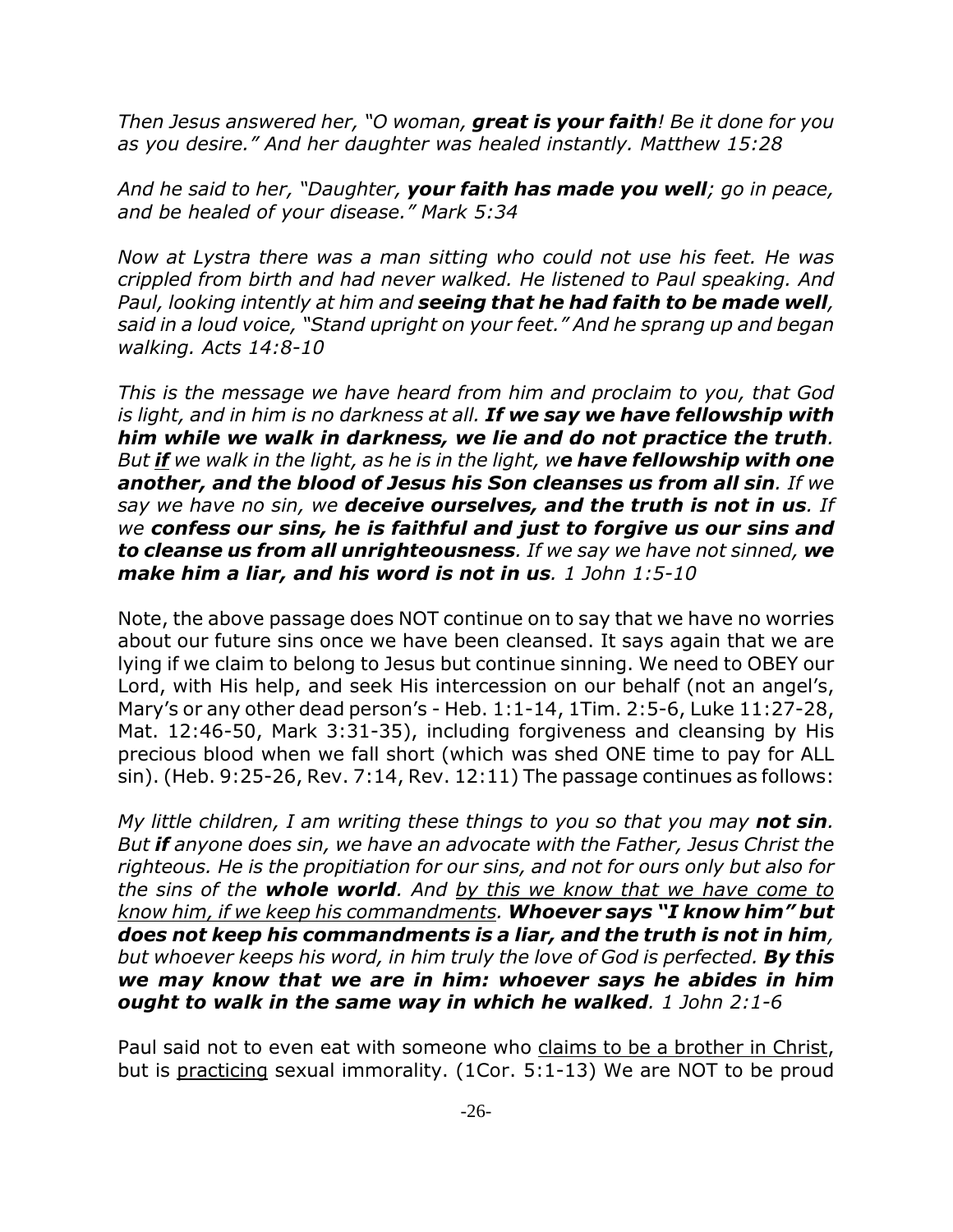of being accepting of SIN. The goal is NOT exclusion, but the salvation of the soul that has been DECEIVED into thinking that willful sin is acceptable for children of God. (2Cor. 11:1-4, 2Tim. 3:12-17, Jam. 1:13-16, Jam. 1:22-25, 1John 3:4-10) The goal is restoration to fellowship after the sinner has been brought into repentance. (2Cor. 2:4-9, 2Cor. 13:10-11, 2Tim. 2:19-26, Jam. 5:19-20) True love cares more about the eternal soul than making a person who is lost in their sins feel more comfortable—that would be easier for us, but deadly to the one who remains in darkness. The Church is not a hospice providing palliative care to the dying. Jesus give NEW LIFE and HEALS.

*When you are assembled in the name of the Lord Jesus and my spirit is present, with the power of our Lord Jesus, you are to deliver this man to Satan for the destruction of the flesh, so that his spirit may be saved in the day of the Lord. Your boasting is not good. Do you not know that a little leaven leavens the whole lump? 1 Corinthians 5:4-6*

*My brothers, if anyone among you wanders from the truth and someone brings him back, let him know that whoever brings back a sinner from his wandering will save his soul from death and will cover a multitude of sins. James 5:19-20*

*Brothers, if anyone is caught in any transgression, you who are spiritual should restore him in a spirit of gentleness. Keep watch on yourself, lest you too be tempted. Galatians 6:1*

*Let no one deceive you with empty words, for because of these things the wrath of God comes upon the sons of disobedience. Therefore do not become partners with them; for at one time you were darkness, but now you are light in the Lord. Walk as children of light (for the fruit of light is found in all that is good and right and true), and try to discern what is pleasing to the Lord. Take no part in the unfruitful works of darkness, but instead expose them. For it is shameful even to speak of the things that they do in secret. Ephesians 5:6-12*

*For, speaking loud boasts of folly, they entice by sensual passions of the flesh those who are barely escaping from those who live in error. They promise them freedom, but they themselves are slaves of corruption. For whatever overcomes a person, to that he is enslaved. For if, after they have escaped the defilements of the world through the knowledge of our Lord and Savior Jesus Christ, they are again entangled in them and overcome, the last state has become worse for them than the first. For it would have been better for them never to have known the way of righteousness than after knowing it to turn back from the holy commandment delivered to them. What the true*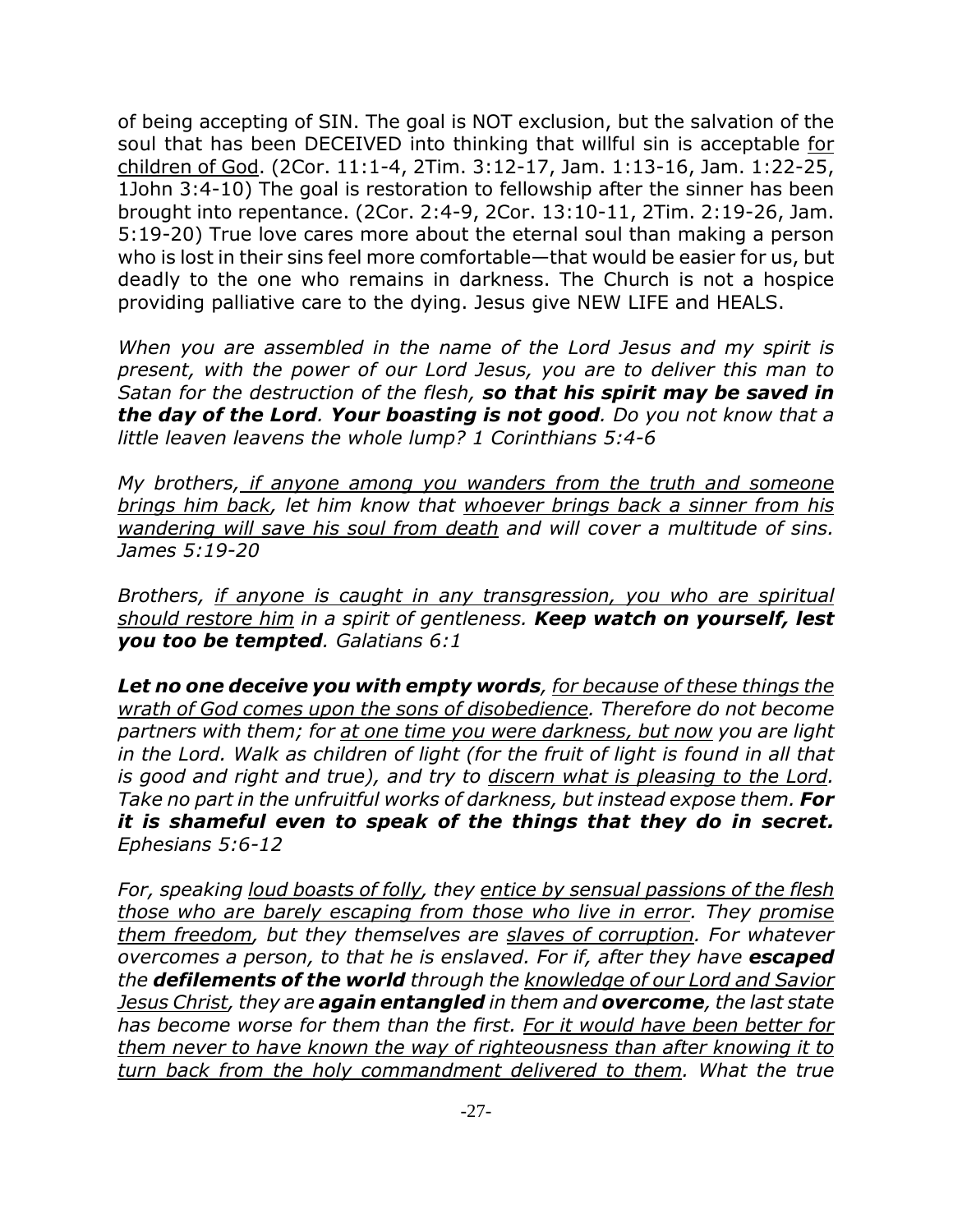*proverb says has happened to them: "The dog returns to its own vomit, and the sow, after washing herself, returns to wallow in the mire." 2 Peter 2:18-22*

*For such persons do not serve our Lord Christ, but their own appetites, and by smooth talk and flattery they deceive the hearts of the naive. For your obedience is known to all, so that I rejoice over you, but I want you to be wise as to what is good and innocent as to what is evil. Romans 16:18-19*

The answer to our not being "of the world" is NOT to bring the world into the Church and transform it to be LIKE (and liked by) the world! (Psa. 37, Psa. 73) And the answer is not more rules! (Rom. 14:1-23) The answer is transformation by the Holy Spirit from within. That is the ONLY way to be saved and the ONLY way to overcome this world. (John 16:33, Rom. 6:1-4) Love, respect and gratitude is our motive. (1John 5:3) The Holy Spirit is the only source of our power and only hope of our overcoming. (1John 4:4-6)

*Do not be deceived: "Bad company ruins good morals." Wake up from your drunken stupor, as is right, and do not go on sinning. For some have no knowledge of God. I say this to your shame. 1 Corinthians 15:33-34*

*Do not be unequally yoked with unbelievers. For what partnership has righteousness with lawlessness? Or what fellowship has light with darkness? What accord has Christ with Belial? Or what portion does a believer share with an unbeliever? What agreement has the temple of God with idols? For we are the temple of the living God; as God said, "I will make my dwelling among them and walk among them, and I will be their God, and they shall be my people. Therefore go out from their midst, and be separate from them, says the Lord, and touch no unclean thing; then I will welcome you, and I will be a father to you, and you shall be sons and daughters to me, says the Lord Almighty." 2 Corinthians 6:14-18*

*Then I heard another voice from heaven saying, "Come out of her [Babylon], my people, lest you take part in her sins, lest you share in her plagues; for her sins are heaped high as heaven, and God has remembered her iniquities. Revelation 18:4-5*

*Brothers, join in imitating me, and keep your eyes on those who walk according to the example you have in us. For many, of whom I have often told you and now tell you even with tears, walk as enemies of the cross of Christ. Their end is destruction, their god is their belly, and they glory in their shame, with minds set on earthly things. Philippians 3:17-19*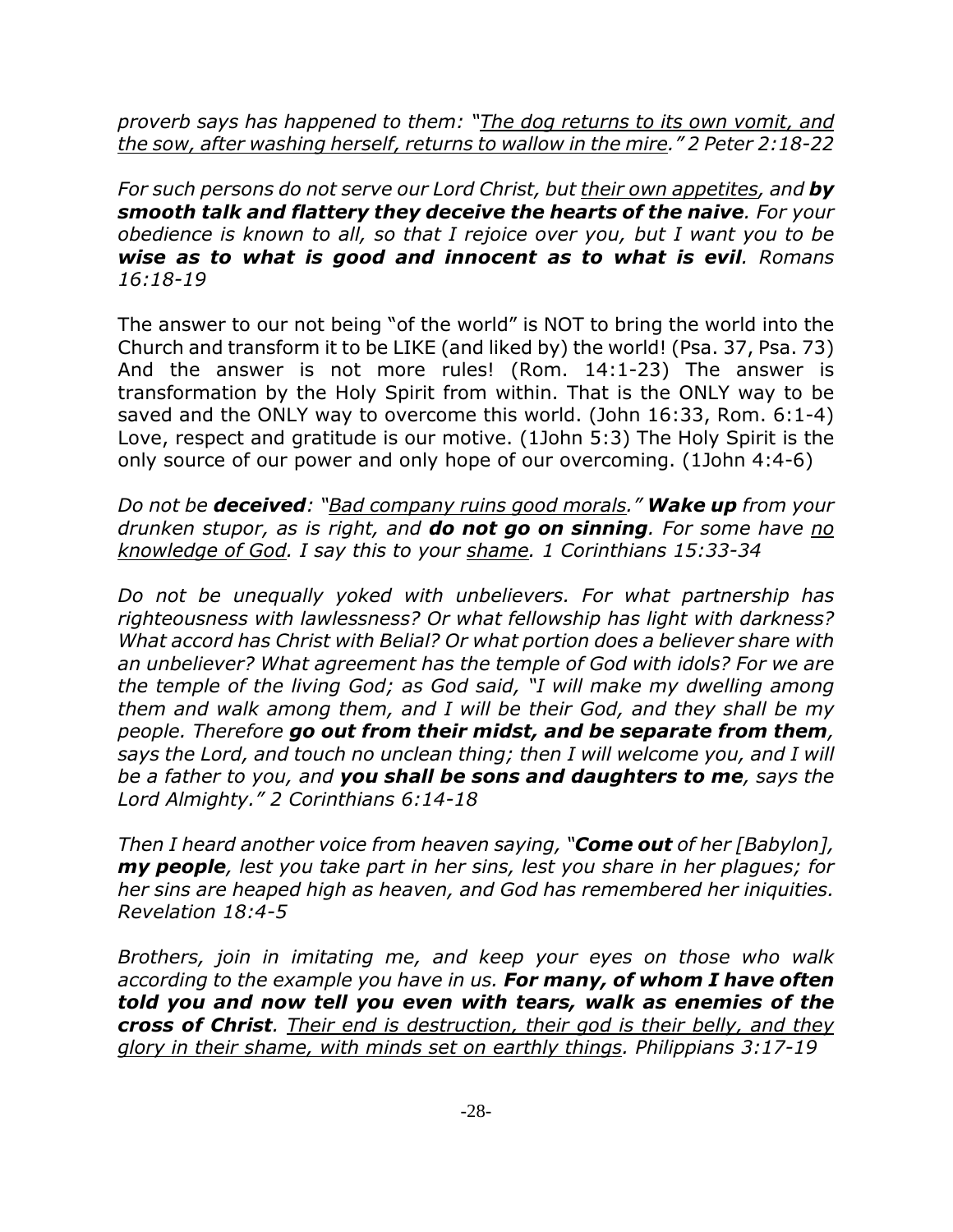*"'I know your works, your love and faith and service and patient endurance, and that your latter works exceed the first. But I have this against you, that you tolerate that woman Jezebel, who calls herself a prophetess and is teaching and seducing my servants to practice sexual immorality and to eat food sacrificed to idols. I gave her time to repent, but she refuses to repent of her sexual immorality. Behold, I will throw her onto a sickbed, and those who commit adultery with her I will throw into great tribulation, unless they repent of her works, and I will strike her children dead. And all the churches will know that I am he who searches mind and heart, and I will give to each of you according to your works." Revelation 2:19-23*

Remember these are Jesus' words in Revelation, which He sent to let His servants know what was to come. If you feel you can't understand it, then at least read Chapters 1 through 3 and 19 through 22. Also, be sure to understand NEVER to take the mark of the beast in order to buy and sell (Chapters 13-14). You will KNOW what it is when the time comes, because it will be accompanied with worship of the image of the beast. To take the mark is to officially (and irrevocably) become a child of the devil. Better to die for refusing, and live with God forever. Possibly the mode of execution at that time will be beheading, but remember this: Jesus is our eternal, spiritual head. (Eph.  $1:22-23$ , Eph.  $5:23-24$ , Col.  $1:18$ ) No one can take that away from us who FOLLOW Jesus, because we TRULY BELIEVE in Him—try as they might. (John 10:27-30) Remember how everything happens again. I am convinced that the following passage will have another fulfillment in the future:

*"Behold, I am sending you out as sheep in the midst of wolves, so be wise as serpents and innocent as doves. Beware of men, for they will deliver you over to courts and flog you in their synagogues, and you will be dragged before governors and kings for my sake, to bear witness before them and the Gentiles. When they deliver you over, do not be anxious how you are to speak or what you are to say, for what you are to say will be given to you in that hour. For it is not you who speak, but the Spirit of your Father speaking through you. Brother will deliver brother over to death, and the father his child, and children will rise against parents and have them put to death, and you will be hated by all for my name's sake. But the one who endures to the end will be saved. When they persecute you in one town, flee to the next, for truly, I say to you, you will not have gone through all the towns of Israel before the Son of Man comes. A disciple is not above his teacher, nor a servant above his master. It is enough for the disciple to be like his teacher, and the servant like his master. If they have called the master of the house Beelzebul, how much more will they malign those of his household. So have no fear of them, for nothing is covered that will not be revealed, or hidden that will not be known. What I tell you in the dark, say in*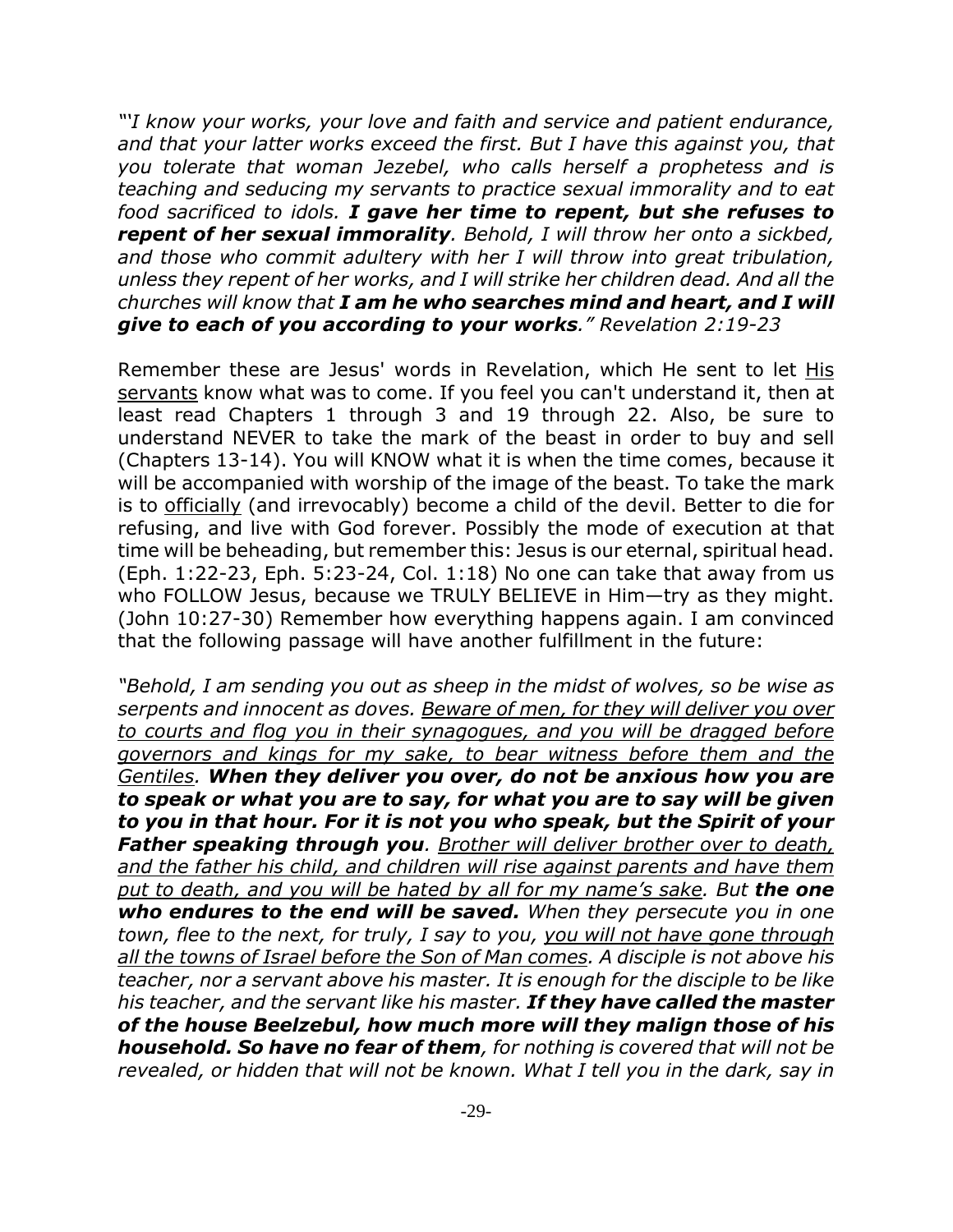*the light, and what you hear whispered, proclaim on the housetops. And do not fear those who kill the body but cannot kill the soul. Rather fear him who can destroy both soul and body in hell. Are not two sparrows sold for a penny? And not one of them will fall to the ground apart from your Father. But even the hairs of your head are all numbered. Fear not, therefore; you are of more value than many sparrows. So everyone who acknowledges me before men, I also will acknowledge before my Father who is in heaven, but whoever denies me before men, I also will deny before my Father who is in heaven. Do not think that I have come to bring peace to the earth. I have not come to bring peace, but a sword. For I have come to set a man against his father, and a daughter against her mother, and a daughter-in-law against her mother-in-law. And a person's enemies will be those of his own household. Whoever loves father or mother more than me is not worthy of me, and whoever loves son or daughter more than me is not worthy of me. And whoever does not take his cross and follow me is not worthy of me. Whoever finds his life will lose it, and whoever loses his life for my sake will find it. Whoever receives you receives me, and whoever receives me receives him who sent me. The one who receives a prophet because he is a prophet will receive a prophet's reward, and the one who receives a righteous person because he is a righteous person will receive a righteous person's reward. And whoever gives one of these little ones even a cup of cold water because he is a disciple, truly, I say to you, he will by no means lose his reward." Matthew 10:16-42*

Severe persecution is also the theme of the following passage, which is often used to reassure wandering Christians that God still loves them despite their loving the world more than Him, and that God wants us to have all the same things of the world that unsaved people have. It's about external influences and attacks (driven by unseen forces- Eph. 6:12) trying to steal our crowns from us, not about our casting them aside—trading them in for "a bowl of soup." (Rev. 3:11, Heb. 12:15-17)

*What then shall we say to these things? If God is for us, who can be against us? He who did not spare his own Son but gave him up for us all, how will he not also with him graciously give us all things? Who shall bring any charge against God's elect? It is God who justifies. Who is to condemn? Christ Jesus is the one who died—more than that, who was raised—who is at the right hand of God, who indeed is interceding for us. Who shall separate us from the love of Christ? Shall tribulation, or distress, or persecution, or famine, or nakedness, or danger, or sword? As it is written, "For your sake we are being killed all the day long; we are regarded as sheep to be slaughtered." No, in all these things we are more than conquerors through him who loved us. For I am sure that neither death nor life, nor angels nor*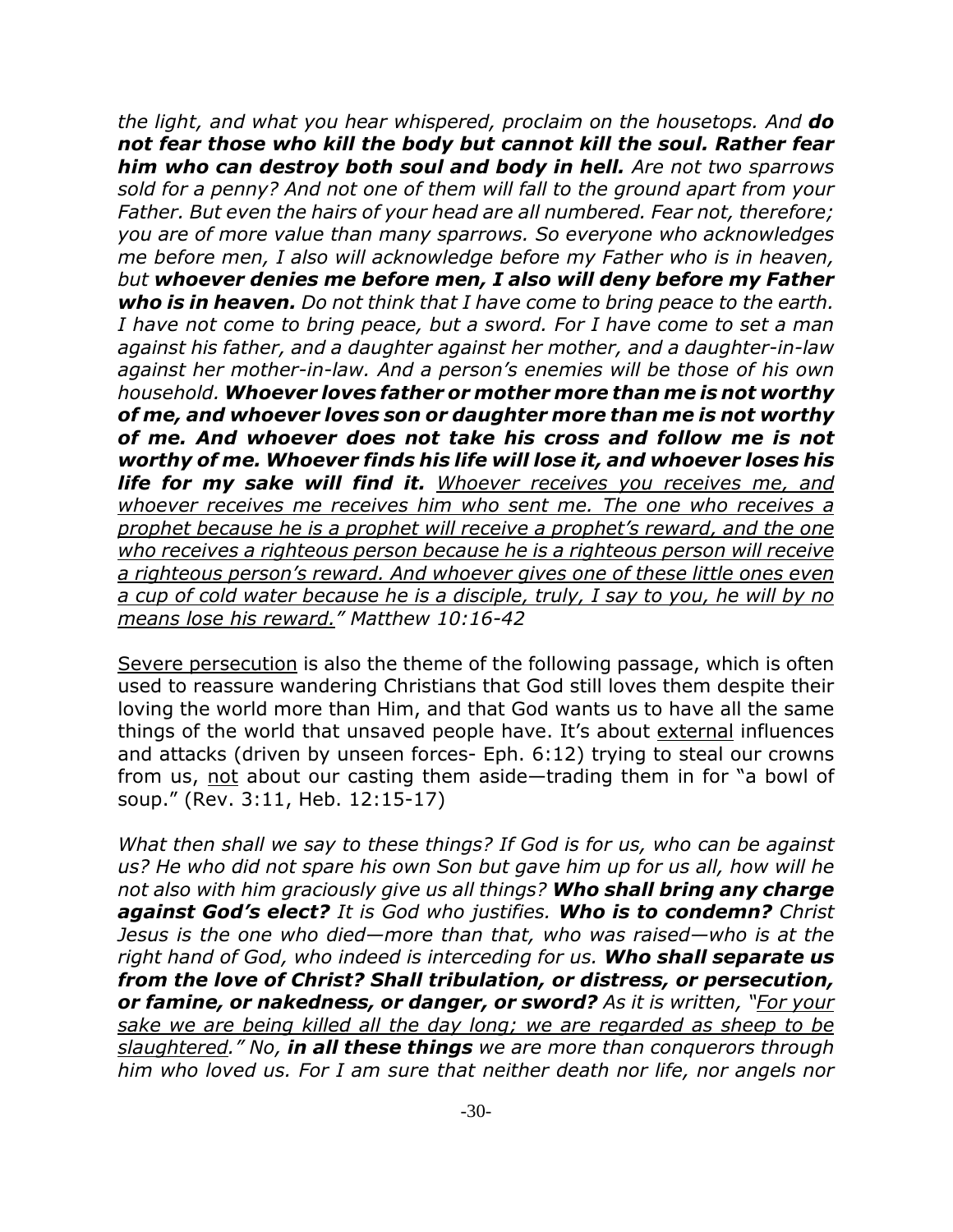*rulers, nor things present nor things to come, nor powers, nor height nor depth, nor anything else in all creation, will be able to separate us from the love of God in Christ Jesus our Lord. Romans 8:31-39*

Note: The mark of the beast is NOT "Sunday worship" as Jesus IS the Sabbath rest for those who abide IN Him. (Hebrews 4:8-10, Matt. 12:1-14, Mark 2:23- 3:6, Luke 6:1-11) We no longer "work" in an effort to be justified before God, since Jesus has completed ALL of the work necessary. He has redeemed and purchased us with His precious blood. We are to do HIS will and make HIS good pleasure our #1 priority EVERY DAY. "Church" is NOT a worship service, building or institution. It is the gathering of called out true believers, 24/7/365.25, wherever they are. Wouldn't it be nice if we could all remember that and behave in such a way as to honor and glorify our Lord in everything we do, ALL of the time?

*If anyone has an ear, let him hear: If anyone is to be taken captive, to captivity he goes; if anyone is to be slain with the sword, with the sword must he be slain. Here is a call for the endurance and faith of the saints. Revelation 13:9-10*

*And another angel, a third, followed them, saying with a loud voice, "If anyone worships the beast and its image and receives a mark on his forehead or on his hand, he also will drink the wine of God's wrath, poured full strength into the cup of his anger, and he will be tormented with fire and sulfur in the presence of the holy angels and in the presence of the Lamb. And the smoke of their torment goes up forever and ever, and they have no rest, day or night, these worshipers of the beast and its image, and whoever receives the mark of its name." Here is a call for the endurance of the saints, those who keep the commandments of God and their faith in Jesus. Revelation 14:9-12*

*And he said to me, "Do not seal up the words of the prophecy of this book, for the time is near. Let the evildoer still do evil, and the filthy still be filthy, and the righteous still do right, and the holy still be holy." Revelation 22:10-11*

Satan has been trying to destroy all of the good that God created practically from day one. He's already been defeated, but doesn't know it yet. Whose side are you on? Do you want to cooperate with the devil in defiling the Body of Christ so as to bring Jesus dishonor, or do you want to make sure that it is clear that you are a child of God who is controlled by the LOVE OF CHRIST and by His Spirit inside of you?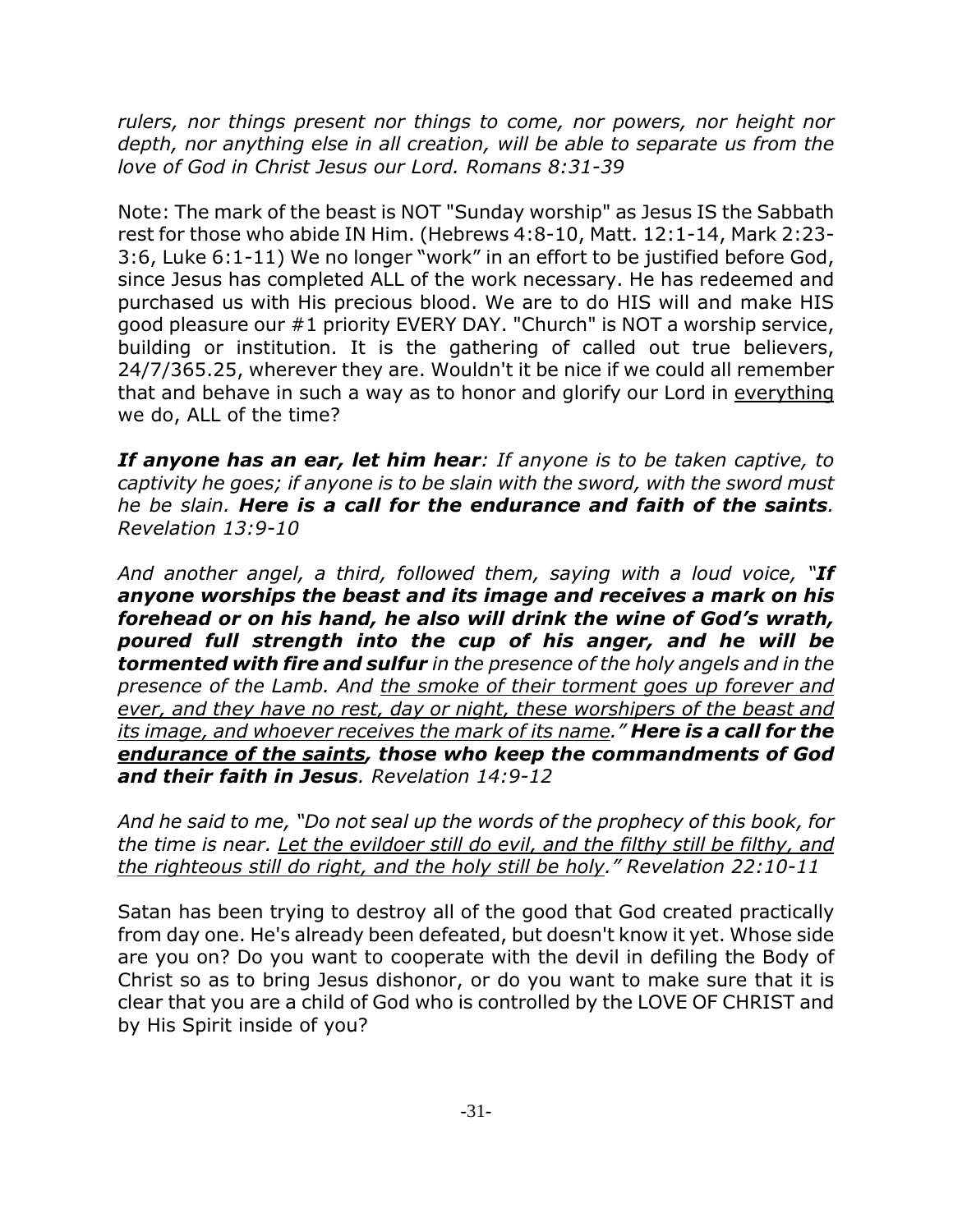*You are of your father the devil, and your will is to do your father's desires. He was a murderer from the beginning, and does not stand in the truth, because there is no truth in him. When he lies, he speaks out of his own character, for he is a liar and the father of lies. John 8:44*

*Whoever makes a practice of sinning is of the devil, for the devil has been sinning from the beginning. The reason the Son of God appeared was to destroy the works of the devil. 1 John 3:8*

*For the love of Christ controls us, because we have concluded this: that one has died for all, therefore all have died; and he died for all, that those who live might no longer live for themselves but for him who for their sake died and was raised. 2 Corinthians 5:14-15*

*Do you not know that in a race all the runners run, but only one receives the prize? So run that you may obtain it. Every athlete exercises self-control in all things. They do it to receive a perishable wreath, but we an imperishable. So I do not run aimlessly; I do not box as one beating the air. But I discipline my body and keep it under control, lest after preaching to others I myself should be disqualified. 1 Corinthians 9:24-27*

*His divine power has granted to us all things that pertain to life and godliness, through the knowledge of him who called us to his own glory and excellence, by which he has granted to us his precious and very great promises, so that through them you may become partakers of the divine nature, having escaped from the corruption that is in the world because of sinful desire. For this very reason, make every effort to supplement your faith with virtue, and virtue with knowledge, and knowledge with self-control, and self-control with steadfastness, and steadfastness with godliness, and godliness with brotherly affection, and brotherly affection with love. For if these qualities are yours and are increasing, they keep you from being ineffective or unfruitful in the knowledge of our Lord Jesus Christ. For whoever lacks these qualities is so nearsighted that he is blind, having forgotten that he was cleansed from his former sins. Therefore, brothers, be all the more diligent to confirm your calling and election, for if you practice these qualities you will never fall. For in this way there will be richly provided for you an entrance into the eternal kingdom of our Lord and Savior Jesus Christ. 2 Peter 1:3-11*

As for me, I will continue to exhort people to LOVE God by OBEYING God. John 14:15-24) Not by going back to the law (Gal. 3:2-3, Gal. 5:4), or worrying about losing salvation for slipping (1John 4:17-19), but believing what He said instead of the wisdom of men, and acting accordingly. (Rom.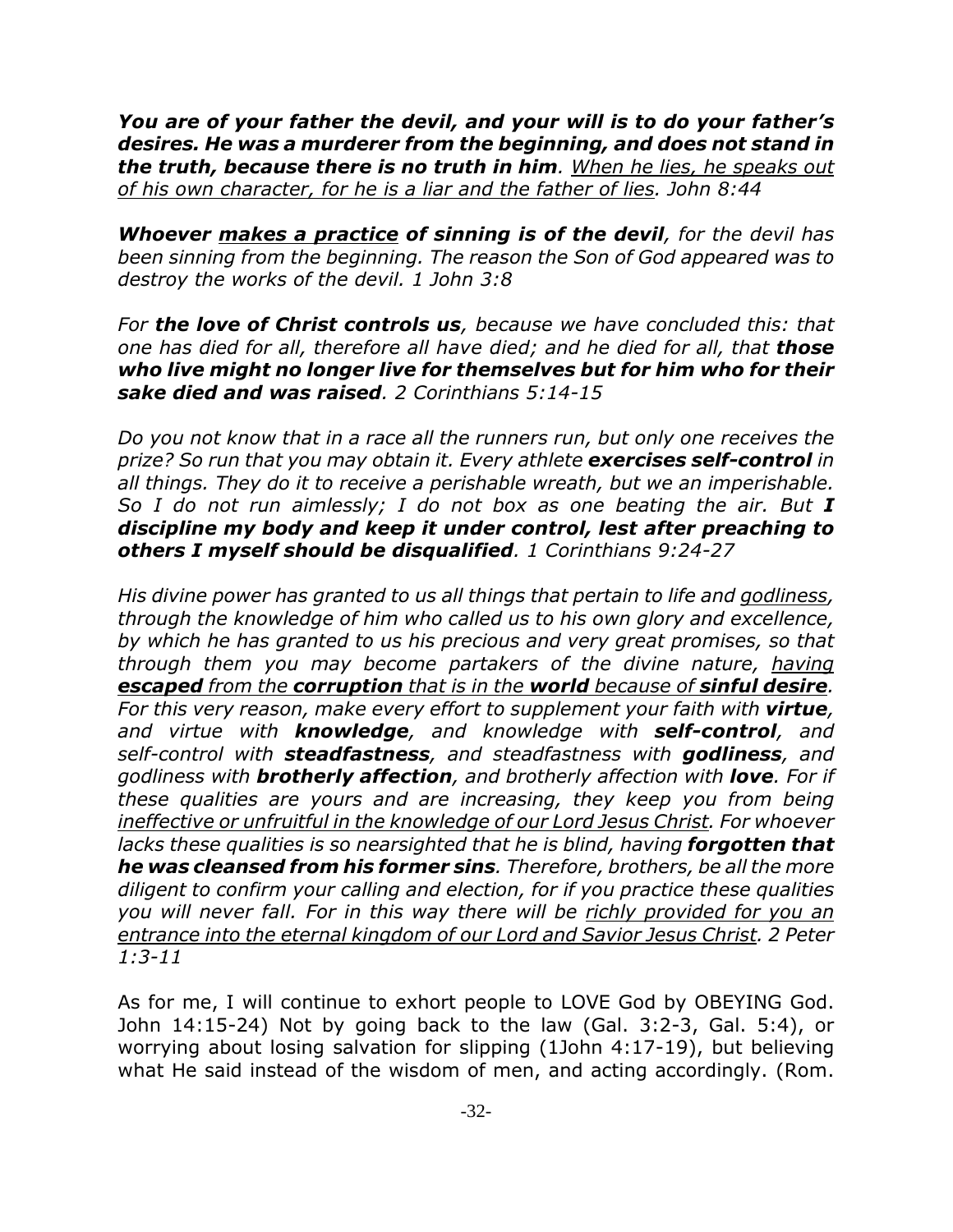11:33-36) What He has prepared is for those who LOVE Him, not for those who love the wicked ways of the world (which is going to pass away). (1Cor. 2:3-14, 1Cor. 1:18-25, 1John 2:15-17)

*Do you not know that you are God's temple and that God's Spirit dwells in you? If anyone destroys God's temple, God will destroy him. For God's temple is holy, and you are that temple. Let no one deceive himself. If anyone among you thinks that he is wise in this age, let him become a fool that he may become wise. For the wisdom of this world is folly with God. For it is written, "He catches the wise in their craftiness," and again, "The Lord knows the thoughts of the wise, that they are futile." 1 Corinthians 3:16-20*

*Therefore, having this ministry by the mercy of God, we do not lose heart. But we have renounced disgraceful, underhanded ways. We refuse to practice cunning or to tamper with God's word, but by the open statement of the truth we would commend ourselves to everyone's conscience in the sight of God. And even if our gospel is veiled, it is veiled to those who are perishing. In their case the god of this world has blinded the minds of the unbelievers, to keep them from seeing the light of the gospel of the glory of Christ, who is the image of God. For what we proclaim is not ourselves, but Jesus Christ as Lord, with ourselves as your servants for Jesus' sake. For God, who said, "Let light shine out of darkness," has shone in our hearts to give the light of the knowledge of the glory of God in the face of Jesus Christ. 2 Corinthians 4:1-6*

The reference to light towards the end of the above passage goes along with John 1:1-5, Eph. 5:13-14 and 1John 1:5-6. It's all the SAME light, Jesus. (John 8:12, Jam. 1:17-18) God DOES love everyone and sent His Son to pay for the sins of the whole world, but Jesus did NOT suffer and die in order that people could CONTINUE enjoying their sins. I wonder if we can truly sing and mean the words of the song "Even So, Come": "Like a bride waiting for her Groom, we'll be a church ready for You." Really? I pray that we will. Not because we're "all that," but because HE IS, and we love Him enough to care about His glory and honor. He came the FIRST time as a humble servant, but He is coming to REIGN the next time!

*Whoever does not love me does not keep my words. And the word that you hear is not mine but the Father's who sent me. John 14:24*

*If you keep my commandments, you will abide in my love, just as I have kept my Father's commandments and abide in his love. John 15:10*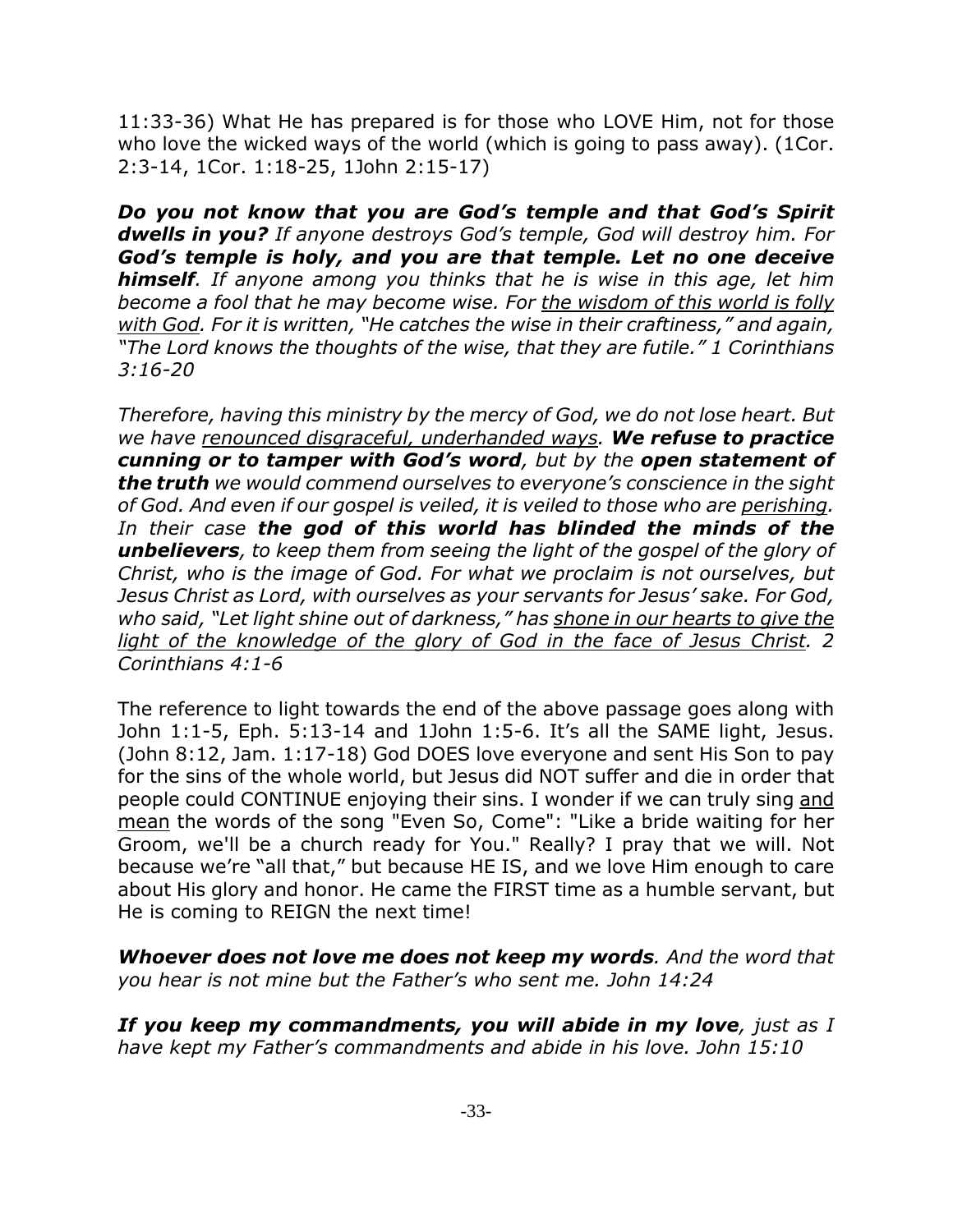*Husbands, love your wives, as Christ loved the church and gave himself up for her, that he might sanctify her, having cleansed her by the washing of water with the word, so that he might present the church to himself in splendor, without spot or wrinkle or any such thing, that she might be holy and without blemish. Ephesians 5:25-27*

*Therefore, beloved, since you are waiting for these, be diligent to be found by him without spot or blemish, and at peace. 2 Peter 3:14*

*Let us rejoice and exult and give him the glory, for the marriage of the Lamb has come, and his Bride has made herself ready; it was granted her to clothe herself with fine linen, bright and pure"—for the fine linen is the righteous deeds\* of the saints. Revelation 19:7-8*

\*This word in Greek is literally "righteousnesses" (plural). As we know, empty words are meaningless—we must put our faith into action.

A song by Jonny Diaz is particularly applicable to the times we live in (and so is "Basics of Life" by 4Him), where people want to "update" the Bible and God to match the times. We were warned that most people would cease to have any interest in knowing what God has said, but only what they want to hear.

*For the time is coming when people will not endure sound teaching, but having itching ears they will accumulate for themselves teachers to suit their own passions, and will turn away from listening to the truth and wander off into myths. 2 Timothy 4:3-4*

*But understand this, that in the last days there will come times of difficulty. For people will be lovers of self, lovers of money, proud, arrogant, abusive, disobedient to their parents, ungrateful, unholy, heartless, unappeasable, slanderous, without self-control, brutal, not loving good, treacherous, reckless, swollen with conceit, lovers of pleasure rather than lovers of God, having the appearance of godliness, but denying its power. Avoid such people. 2 Timothy 3:1-5*

Here are the "politically incorrect" lyrics to the song:

Stand For You by Jonny Diaz:

So long politics it's time to start being me Take the chains off my lips it's time to set my tongue free Some might just turn their heads but some will raise a fist And You told me to stand so I won't back down from this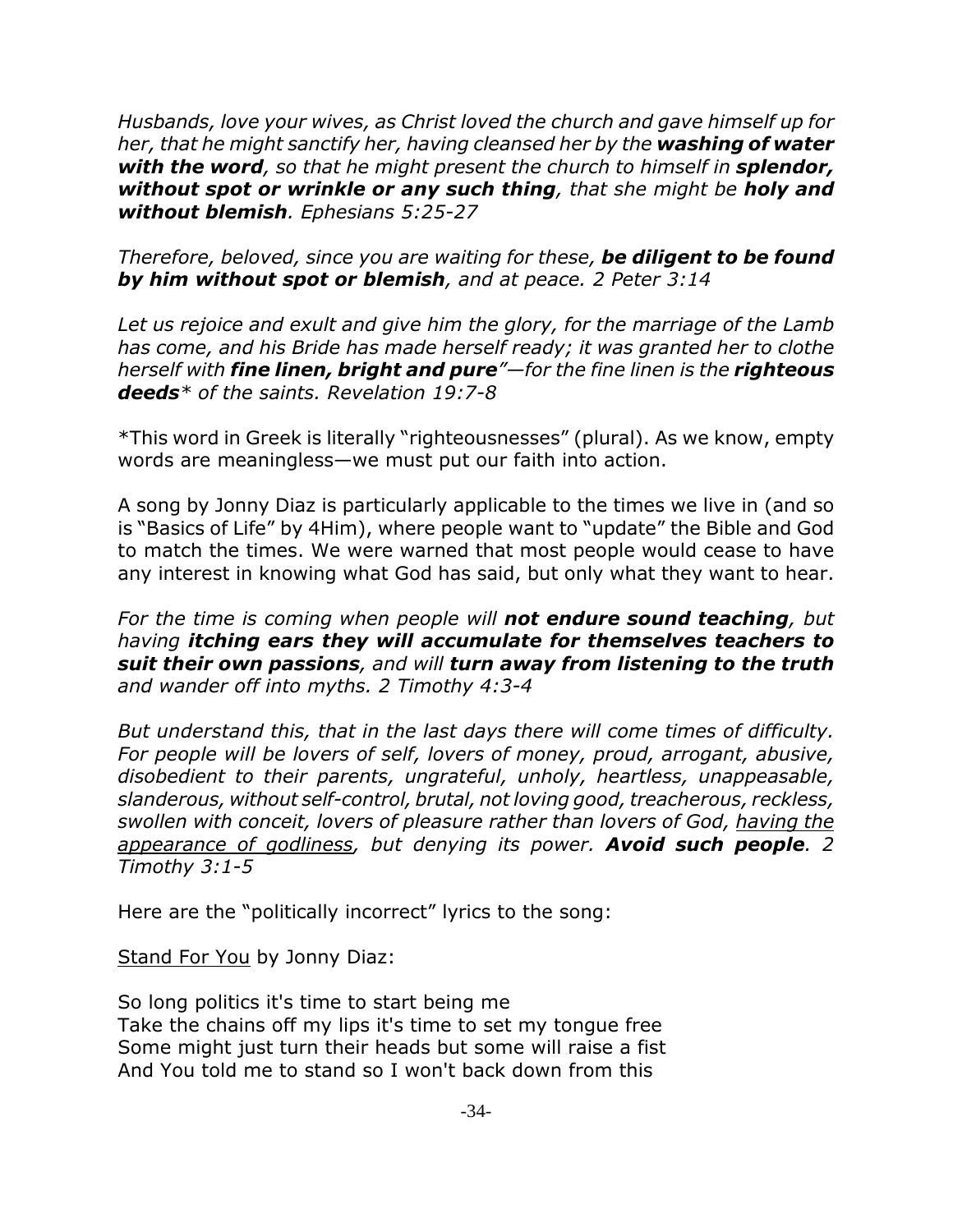They say there are no absolutes but are they absolutely sure

Refrain: In a world that tries to water You down Where beliefs cannot be spoken to loud I'll stand for truth Where they claim Your way isn't wide enough And they do their best just to cover You up I'll stand for You

Hello reality it's time we embrace honesty Teach me to speak with truth and love and with humility You made a promise that You're coming back to earth So how selfish am I if I don't go tell the world They say just be sincere but could they all just be sincerely wrong

## Refrain

They might remove Your name from money But You own it all the same They kicked You out of school that's funny Cause how could You go away In a land that's built upon Your word It's amazing You've been banned To think that we control You is absurd So for truth I'm here to stand

Refrain

--------

Here are the lyrics to the other video I mentioned (which was released in 1992!):

The Basics of Life by 4HIM:

We've turned the page, for a new day has dawned We've re-arranged what is right and what's wrong Somehow we've drifted so far from the truth That we can't get back home

Where are the virtues that once gave us light